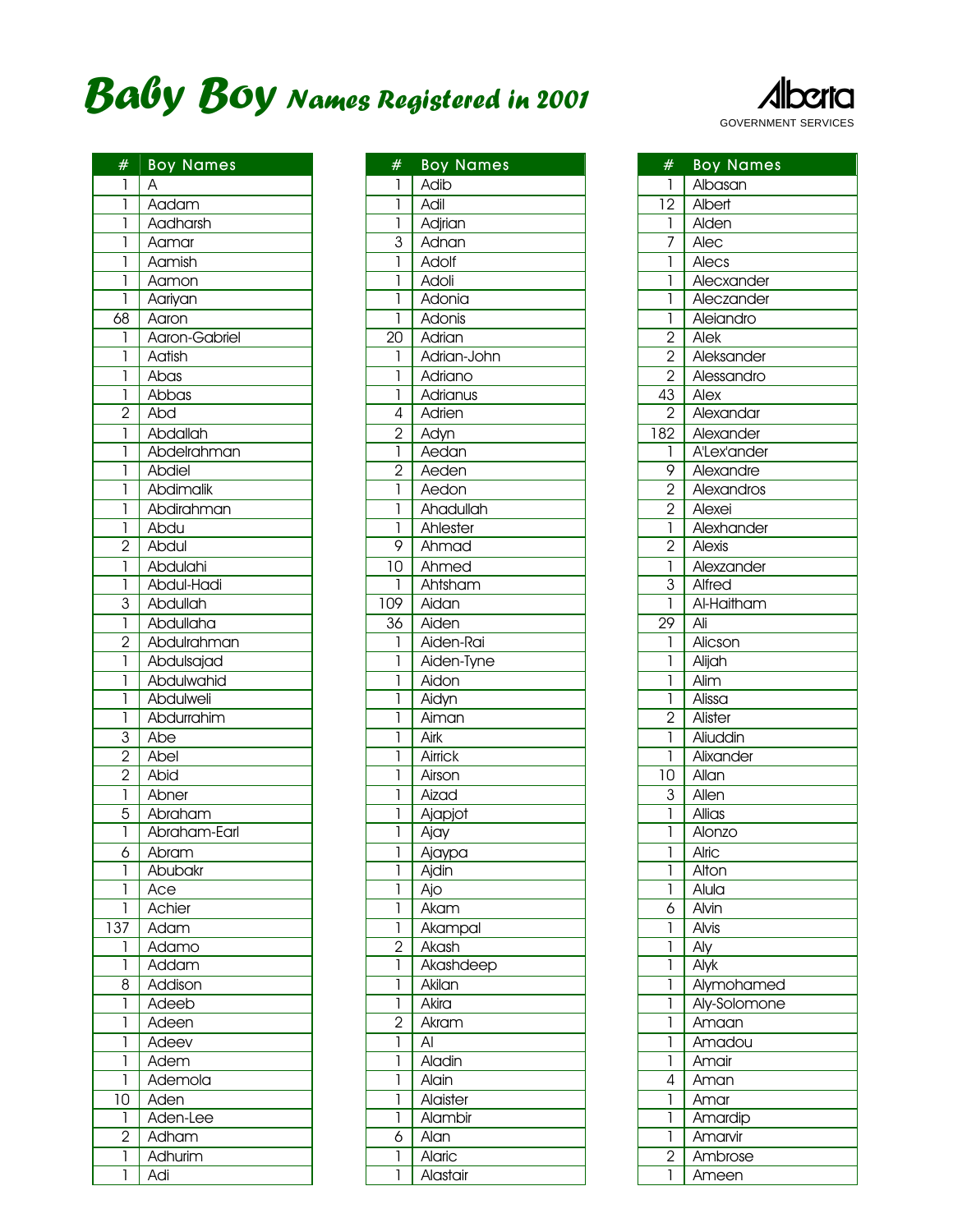| #                                     | <b>Boy Names</b>               |
|---------------------------------------|--------------------------------|
| 1                                     | Amer                           |
|                                       | Amin                           |
| $\frac{3}{1}$                         | Amir                           |
| $\overline{3}$                        | Ammon                          |
|                                       | Amol                           |
| $\frac{2}{2}$                         | Amr                            |
|                                       | Amrinder                       |
|                                       | Anakin                         |
| $rac{3}{1}$                           |                                |
|                                       | Ânakin                         |
| ī                                     | Anal                           |
| $\mathbf{I}$                          | Anand                          |
| $\overline{\mathbf{I}}$               | Ananth                         |
| $\overline{2}$                        | Andersen                       |
| $\overline{1}$                        | Anderson                       |
|                                       | Andre                          |
|                                       | André                          |
| $\frac{1}{2}$                         | Andreas                        |
| $\overline{1}$                        | Andrei                         |
| ī                                     | Andrej                         |
| $\overline{3}$                        |                                |
|                                       | Andrés                         |
| $\frac{128}{2}$                       | Andrew                         |
| $\overline{1}$                        | Andrew-Adham<br>Andrew-Sukhoon |
| $\overline{1}$                        |                                |
| $\overline{2}$                        | Andrey                         |
| 1                                     | Andrik                         |
| ī                                     | Andriy                         |
| 18                                    | Andy                           |
| l                                     | Aneese                         |
| $\overline{1}$                        | Anferny                        |
| $\overline{4}$                        | Angad                          |
| $\begin{array}{c} \hline \end{array}$ | Angel                          |
| $\overline{5}$                        | Angelo                         |
| $\overline{5}$                        | Angus                          |
| ī                                     | Anh                            |
| ī                                     | Aniano                         |
| 3                                     | Anil                           |
| 1                                     | Aninda                         |
| 1                                     | Anjo                           |
| 1                                     | Anmol                          |
| 1                                     | Anoop                          |
| 1                                     | Ansin                          |
| 7                                     | Anson                          |
| 1                                     | Antheius                       |
| 1                                     | Anthem                         |
| 1                                     | Anthoni                        |
| $8\overline{3}$                       |                                |
|                                       | Anthony                        |
| $\overline{c}$<br>$\overline{8}$      | Antoine                        |
|                                       | Anton                          |
| $\overline{2}$                        | Antoni                         |
| 14                                    | Antonio                        |
| 1                                     | Antony                         |
| 1                                     | Apollo                         |
| 1                                     | Apolo                          |
| 1                                     | Aqil                           |

| #              | <b>Boy Names</b> |
|----------------|------------------|
| 1              | Aran             |
| 1              | Arash            |
| 1              | Arashdeep        |
| 1              | Arashdip         |
| $\overline{2}$ | Araz             |
| 1              | Arcturus         |
| 1              | Arden            |
| 1              | Ardewan          |
| 1              | Ardy             |
| 1              | Areeb            |
| $\overline{2}$ | Ari              |
| 1              | Arian            |
| 1              | Arib             |
| $\overline{2}$ | Aric             |
| 1              | <b>Arick</b>     |
| 1              | Arie             |
| $\overline{2}$ | Ariel            |
| 1              | Arif             |
| 1              | Aristotle        |
| 1              | Arjun            |
| ī              | Arlin            |
| 6              | Armaan           |
|                |                  |
| $\overline{c}$ | Arman            |
| $\overline{2}$ | Armand           |
| $\overline{2}$ | Armando          |
| 1              | Armen            |
| 1              | Armick           |
| 1              | Armon            |
| 5              | Arnold           |
| 1              | Aron             |
| 1              | Arrie            |
| 1              | Arsh             |
| 1              | Arshaan          |
| 1              | Arshpreet        |
| 1              | Arshroop         |
| 1              | Arshvir          |
| 3              | Arthur           |
| $\overline{2}$ | Arvin            |
| 1              | Arya             |
| $\overline{2}$ | Aryan            |
| 1              | Asa              |
| 1              | Asem             |
| 1              | Ashan            |
| 1              | Ashdon           |
| $\overline{2}$ | Asher            |
| 1              | Ashley           |
| 1              | Ashtar           |
| 1              | Ashten           |
| 33             | Ashton           |
| 3              | Ashtyn           |
| 1              | Ashwin           |
| 1              | Asthyn           |
| 1              | Aston            |
| 1              | Ata              |

| #                | <b>Boy Names</b>          |
|------------------|---------------------------|
| I                | Athan                     |
| 1                | Athanasios                |
| 1                | Athar                     |
| 1                | <b>A</b> <sup>t</sup> ien |
| 1                | Atlantic                  |
| 1                | Atlas                     |
| 1                | Atlen                     |
| 1                | Aubrey                    |
| $\overline{c}$   | August                    |
|                  |                           |
| 1                | Augustus                  |
| 1                | Aurie                     |
| 1                | Aury                      |
| 1                | Ausem                     |
| 4                | Austan                    |
| 1                | Austen                    |
| $\overline{170}$ | Austin                    |
| 1                | Austin-James              |
| 1                | Austin-Noal               |
| $\overline{3}$   | Austyn                    |
| 1                | Aven                      |
| 18               | Avery                     |
| 1                |                           |
|                  | Avishay                   |
| 1                | Avneet                    |
| 1                | Avram                     |
| 4                | Axel                      |
| 1                | Axile                     |
| 18               | Ayden                     |
| 3                | Aydin                     |
| 1                | Aylmer                    |
| 1                | Ayman                     |
| 1                | Ayoub                     |
| 1                | Ayrison                   |
| $\overline{2}$   | Ayrton                    |
| 1                | Aza                       |
| 1                | Azaan                     |
| 1                | Azan                      |
| $\overline{2}$   | Aziz                      |
| 1                | Bа                        |
| 15               | <b>Bailey</b>             |
| 1                | <b>Baily</b>              |
| 1                | <b>Balkaran</b>           |
| 1                | Balnoor                   |
| 1                | Balraj                    |
| 1                | <b>Baltazar</b>           |
| 1                | Baraa                     |
| 1                | Baran                     |
| 1                | <b>Barkrar</b>            |
| 1                | Barnabas                  |
|                  |                           |
| $\overline{c}$   | <b>Barret</b>             |
| 1                | <b>Barrett</b>            |
| 3                | Barry                     |
| 1                | <b>Bartek</b>             |
| 1                | <b>Baruch</b>             |
| 2                | <b>Bashir</b>             |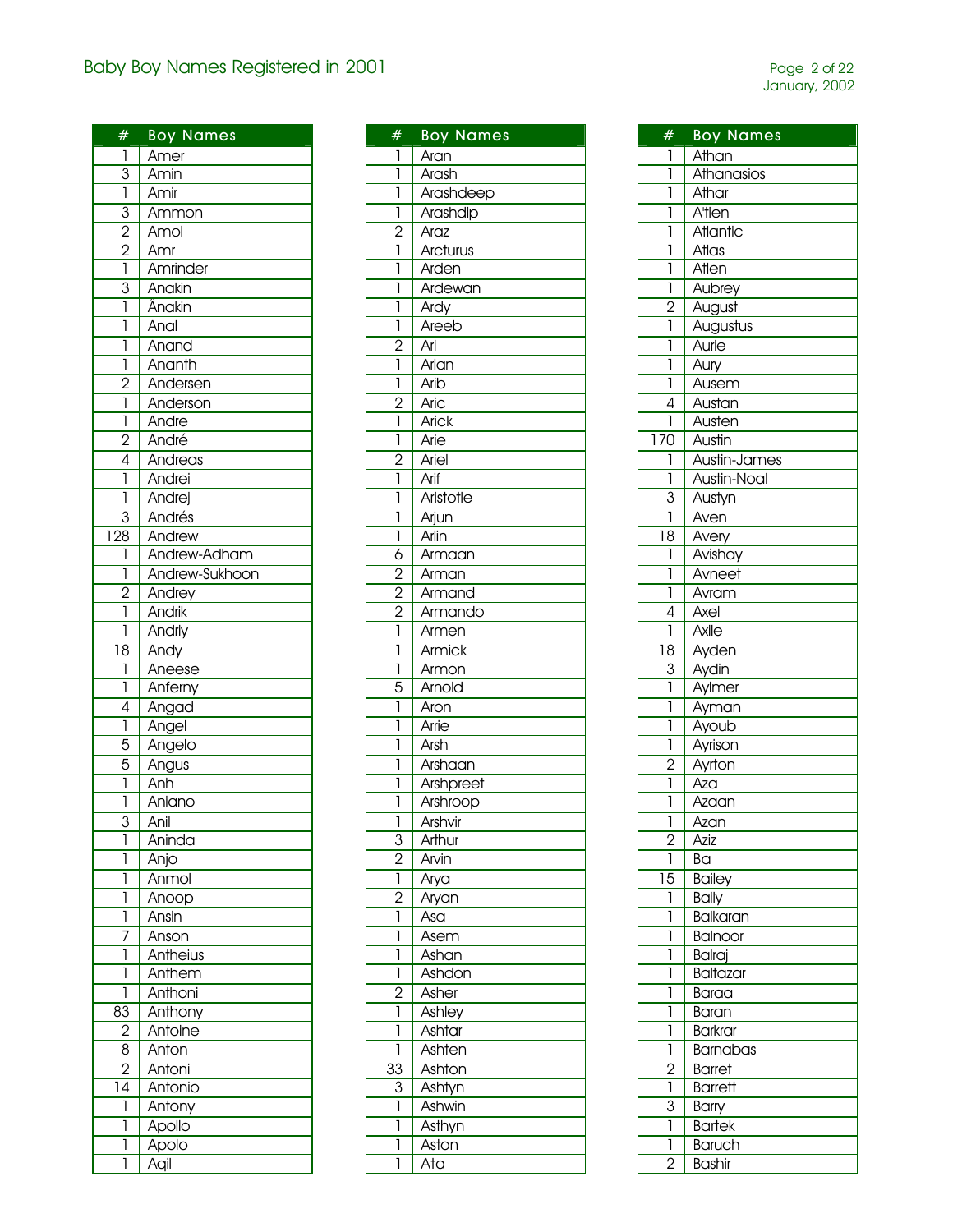| #               | <b>Boy Names</b>     |
|-----------------|----------------------|
|                 |                      |
| 1               | <b>Basil</b>         |
| $\frac{2}{1}$   | Bassam               |
|                 | <b>Baxter</b>        |
| l               | Bayad                |
| ī               | <b>Baylee-Winter</b> |
| $\frac{2}{1}$   | <b>Bayley</b>        |
|                 | Bayly                |
| Ī               | Bean                 |
| $\overline{5}$  | Beau                 |
| ī               | <b>Beck</b>          |
| 1               | Beckham              |
| 1               | Beecher              |
| 1               | Behnjamin            |
| 1               | <b>BehrHard</b>      |
| ī               | Belail               |
| $\overline{5}$  | <b>Belal</b>         |
| 8               | Ben                  |
| 1               | <b>Benedict</b>      |
| $\overline{18}$ | Benjamin             |
| 1               | Benjamine            |
| ľ               | Benjamin-James       |
| ľ               | Benjamin-Stephen     |
| ľ               | Benn                 |
| 9               | <b>Bennett</b>       |
| 1               | Bennie               |
| 1               | Bennjamin            |
| ī               | Benno                |
|                 | Benny                |
| $\frac{2}{1}$   | Benoit               |
| 1               | Benoît               |
| 6               | Benson               |
| $\overline{3}$  | Benton               |
| $\overline{1}$  | Berg                 |
| ī               | Bergen               |
| 3               | Bernard              |
| 1               | Bernhard             |
| 1               | Bernherd             |
| 1               | Bert                 |
| 1               | Beynon               |
| 1               | Bhavanveer           |
| 1               | Biach                |
| 1               | Bijar                |
| 5               | Bilal                |
| 1               | <b>Bilal-Bassam</b>  |
| 1               | Bill                 |
| 8               | Billy                |
| 1               | Billy-Jo             |
| 1               | Binyomin             |
| 1               | BJ                   |
| 1               | Bjorn                |
| 1               | Björn                |
| 3               | Blade                |
| ī               | Blain                |
| 3               | Blaine               |
|                 |                      |

| #                           | <b>Boy Names</b>   |
|-----------------------------|--------------------|
| 7                           | Blair              |
| $\overline{5}$              | Blaise             |
| 56                          | Blake              |
| $\overline{1}$              | Blakelee           |
| ī                           | Blane              |
| ī                           |                    |
| ī                           | Blayden            |
|                             | Blaydon            |
| ī                           | Blayze             |
| $\overline{4}$              | Blaze              |
| $\frac{2}{2}$ $\frac{2}{1}$ | Bo                 |
|                             | Boaz               |
|                             | <b>Bobby</b>       |
|                             | <b>Bodee</b>       |
| ī                           | <b>Bogdan</b>      |
| Ī                           | <b>Bohun</b>       |
| ī                           | <b>Bokru</b>       |
|                             | <b>Boris</b>       |
| $rac{3}{1}$                 | Bosco              |
| $\overline{1}$              | <b>Boss</b>        |
|                             | Bowen              |
| $\frac{2}{1}$               | Bowin              |
| $\overline{4}$              | Boyd               |
| $\overline{1}$              | Boyevin            |
|                             | <b>Brad</b>        |
| $\frac{3}{47}$              |                    |
| 1                           | <b>Braden</b>      |
|                             | <b>Bradford</b>    |
| 39                          | <b>Bradley</b>     |
| 1                           | <b>BRadley</b>     |
| ī                           | <b>Bradly</b>      |
| $\frac{5}{1}$               | <b>Bradon</b>      |
|                             | <b>Bradshaw</b>    |
| 39                          | <b>Brady</b>       |
| 8                           | Bradyn             |
| ľ                           | <b>Brae</b>        |
| 1                           | Braedan            |
| $\overline{31}$             | <b>Braeden</b>     |
| 7                           | Braedon            |
| ī                           | Braedyn            |
| $\overline{12}$             | <b>Braiden</b>     |
| 1                           | <b>Braidie</b>     |
| 1                           | <b>Braidiey</b>    |
| 1                           | <b>Braidon</b>     |
| 1                           | <b>Bramm</b>       |
| ľ                           | Brandan            |
| 11                          | <b>Branden</b>     |
| $\overline{2}$              | <b>Brandin</b>     |
| 1                           | <b>Brandis</b>     |
| 150                         | <b>Brandon</b>     |
|                             |                    |
| 1                           | <b>Brandon-Lee</b> |
| 11<br>$\overline{4}$        | <b>Brandt</b>      |
|                             | Brandyn            |
| 1                           | Brannen            |
| 1                           | Brano              |
| 1                           | Branson            |

| #               | <b>Boy Names</b>         |
|-----------------|--------------------------|
|                 | <b>Brant</b>             |
| $\frac{2}{1}$   | Brantley                 |
| $\overline{4}$  | <b>Braxton</b>           |
| 84              | Brayden                  |
| $\overline{23}$ | Braydon                  |
| ī               | Braylan                  |
| ľ               | Brayson                  |
| ī               | Brekan                   |
| $5\overline{1}$ | Brendan                  |
| $\overline{19}$ | <b>Brenden</b>           |
|                 | <b>Brendin</b>           |
| $\frac{2}{8}$   |                          |
| $\overline{1}$  | Brendon<br><b>Brendt</b> |
|                 |                          |
| $\overline{20}$ | Brennan                  |
| 1               | <b>Brenndan</b>          |
| 10              | Brennen                  |
| $\frac{7}{1}$   | <b>Brent</b>             |
|                 | <b>Brenton</b>           |
| $\overline{4}$  | <b>Bret</b>              |
| $\overline{2}$  | <b>Breton</b>            |
| $\overline{45}$ | <b>Brett</b>             |
| $\overline{2}$  | <b>Bretton</b>           |
| $\overline{28}$ | Brian                    |
| $\frac{2}{3}$   | <b>Brice</b>             |
|                 | Bridger                  |
|                 | Brigham                  |
| $\frac{2}{1}$   | Brighton                 |
|                 | Brisan                   |
| ī               | Brishna                  |
| ľ               | <b>Britt</b>             |
| $\overline{2}$  | <b>Britton</b>           |
| ī               | <b>Broc</b>              |
| $\overline{18}$ | <b>Brock</b>             |
| $\overline{3}$  | Broden                   |
|                 | <b>Broderick</b>         |
| I               | <b>Brodevick</b>         |
| $\overline{2}$  | <b>Brodey</b>            |
| ī               | <b>Brodi</b>             |
| $\overline{14}$ | <b>Brodie</b>            |
| 42              | <b>Brody</b>             |
| 1               | Brogan                   |
| l               | <b>Broghan</b>           |
| l               | <b>Brolin</b>            |
| l               | Bronsen                  |
| l               | Brontay                  |
| ī               | Brooklyn                 |
| 7               | <b>Bruce</b>             |
| $\overline{2}$  | Bruno                    |
| $\overline{13}$ | Bryan                    |
| $\overline{4}$  | Bryant                   |
| 43              | Bryce                    |
|                 | <b>Brycen</b>            |
| $\frac{3}{1}$   | Brydan                   |
| $\overline{6}$  | Bryden                   |
|                 |                          |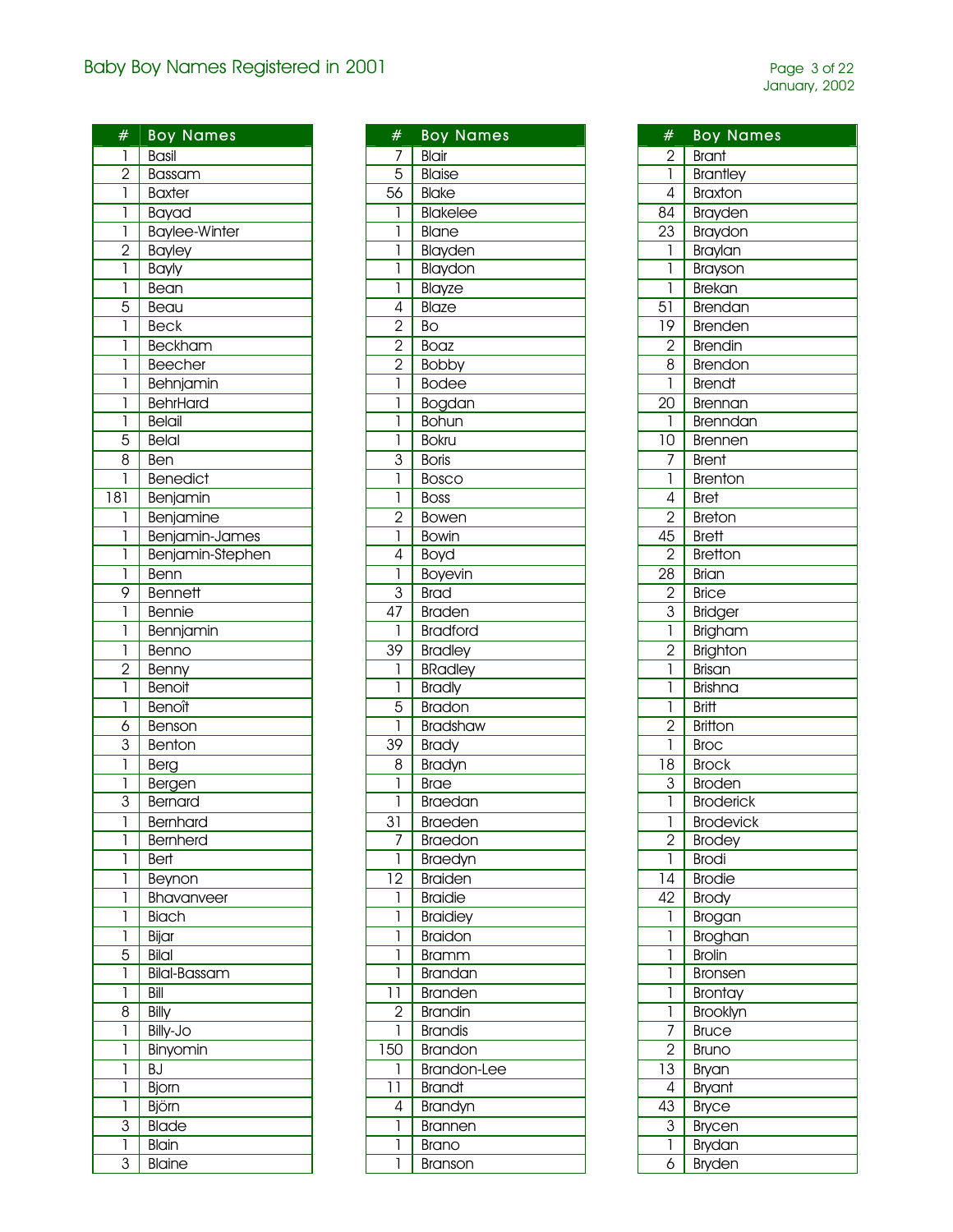| #                                                                                                                                                                                                                                                                                                                                                                                                              | <b>Boy Names</b>                                       |
|----------------------------------------------------------------------------------------------------------------------------------------------------------------------------------------------------------------------------------------------------------------------------------------------------------------------------------------------------------------------------------------------------------------|--------------------------------------------------------|
| $\begin{array}{c} \rule{0pt}{2ex} \rule{0pt}{2ex} \rule{0pt}{2ex} \rule{0pt}{2ex} \rule{0pt}{2ex} \rule{0pt}{2ex} \rule{0pt}{2ex} \rule{0pt}{2ex} \rule{0pt}{2ex} \rule{0pt}{2ex} \rule{0pt}{2ex} \rule{0pt}{2ex} \rule{0pt}{2ex} \rule{0pt}{2ex} \rule{0pt}{2ex} \rule{0pt}{2ex} \rule{0pt}{2ex} \rule{0pt}{2ex} \rule{0pt}{2ex} \rule{0pt}{2ex} \rule{0pt}{2ex} \rule{0pt}{2ex} \rule{0pt}{2ex} \rule{0pt}{$ | Brydon                                                 |
| ī                                                                                                                                                                                                                                                                                                                                                                                                              | Brylar                                                 |
| $\overline{4}$                                                                                                                                                                                                                                                                                                                                                                                                 | Bryn                                                   |
| $\overline{1}$                                                                                                                                                                                                                                                                                                                                                                                                 | <b>Brysco</b>                                          |
| $\overline{6}$                                                                                                                                                                                                                                                                                                                                                                                                 | Bryson                                                 |
| $\overline{1}$                                                                                                                                                                                                                                                                                                                                                                                                 | <b>Burak</b>                                           |
| $\overline{1}$                                                                                                                                                                                                                                                                                                                                                                                                 | <b>Burk</b>                                            |
|                                                                                                                                                                                                                                                                                                                                                                                                                |                                                        |
| $\frac{2}{1}$                                                                                                                                                                                                                                                                                                                                                                                                  | <b>Burke</b>                                           |
|                                                                                                                                                                                                                                                                                                                                                                                                                | <b>Buzz</b>                                            |
| $\overline{6}$                                                                                                                                                                                                                                                                                                                                                                                                 | Byron                                                  |
| 1                                                                                                                                                                                                                                                                                                                                                                                                              | Cabe                                                   |
| 4                                                                                                                                                                                                                                                                                                                                                                                                              | Cache                                                  |
| 1                                                                                                                                                                                                                                                                                                                                                                                                              | Cachius                                                |
| 7                                                                                                                                                                                                                                                                                                                                                                                                              |                                                        |
| $\overline{14}$                                                                                                                                                                                                                                                                                                                                                                                                |                                                        |
| $\overline{2}$                                                                                                                                                                                                                                                                                                                                                                                                 |                                                        |
| $\overline{1}$                                                                                                                                                                                                                                                                                                                                                                                                 |                                                        |
| $\overline{1}$                                                                                                                                                                                                                                                                                                                                                                                                 |                                                        |
| ī                                                                                                                                                                                                                                                                                                                                                                                                              |                                                        |
|                                                                                                                                                                                                                                                                                                                                                                                                                | Cachius<br>Cade<br>Cadence<br>Caeden<br>Caedon<br>Cael |
| $\overline{4}$                                                                                                                                                                                                                                                                                                                                                                                                 | Caelan                                                 |
| $\begin{array}{c} \hline \end{array}$                                                                                                                                                                                                                                                                                                                                                                          | Caelen                                                 |
| ī                                                                                                                                                                                                                                                                                                                                                                                                              | Caelum                                                 |
| 5                                                                                                                                                                                                                                                                                                                                                                                                              | Caiden                                                 |
| 1                                                                                                                                                                                                                                                                                                                                                                                                              | Cailean                                                |
| 1                                                                                                                                                                                                                                                                                                                                                                                                              | Caileb                                                 |
| 1                                                                                                                                                                                                                                                                                                                                                                                                              | Cailin                                                 |
| $\overline{c}$                                                                                                                                                                                                                                                                                                                                                                                                 | Cain                                                   |
| $\overline{1}$                                                                                                                                                                                                                                                                                                                                                                                                 | Caine                                                  |
| ī                                                                                                                                                                                                                                                                                                                                                                                                              | Caje                                                   |
| $\overline{\mathbf{I}}$                                                                                                                                                                                                                                                                                                                                                                                        | Caladin                                                |
| 4                                                                                                                                                                                                                                                                                                                                                                                                              | Calder                                                 |
| 1                                                                                                                                                                                                                                                                                                                                                                                                              | Caldyn                                                 |
| $\overline{18}$                                                                                                                                                                                                                                                                                                                                                                                                | Cale                                                   |
|                                                                                                                                                                                                                                                                                                                                                                                                                | Caleb                                                  |
| 90                                                                                                                                                                                                                                                                                                                                                                                                             |                                                        |
| 1                                                                                                                                                                                                                                                                                                                                                                                                              | $\overline{\mathsf{Cal}}$ em                           |
| 1                                                                                                                                                                                                                                                                                                                                                                                                              | Calen                                                  |
| $\overline{2}$                                                                                                                                                                                                                                                                                                                                                                                                 | Calin                                                  |
| 1                                                                                                                                                                                                                                                                                                                                                                                                              | Callen                                                 |
| 1                                                                                                                                                                                                                                                                                                                                                                                                              | Callin                                                 |
| 14                                                                                                                                                                                                                                                                                                                                                                                                             | $\overline{\text{Callum}}$                             |
| 10                                                                                                                                                                                                                                                                                                                                                                                                             | $\overline{\text{Cal}}$ um                             |
| $\overline{13}$                                                                                                                                                                                                                                                                                                                                                                                                | Calvin                                                 |
| $\overline{1}$                                                                                                                                                                                                                                                                                                                                                                                                 | Camaron                                                |
| $\overline{2}$                                                                                                                                                                                                                                                                                                                                                                                                 | Camden                                                 |
| 1                                                                                                                                                                                                                                                                                                                                                                                                              | Camero                                                 |
| 98                                                                                                                                                                                                                                                                                                                                                                                                             | Cameron                                                |
|                                                                                                                                                                                                                                                                                                                                                                                                                |                                                        |
| $\overline{3}$<br>ī                                                                                                                                                                                                                                                                                                                                                                                            | Campbell                                               |
|                                                                                                                                                                                                                                                                                                                                                                                                                | Camron                                                 |
| 7                                                                                                                                                                                                                                                                                                                                                                                                              | Carl                                                   |
| $\overline{2}$                                                                                                                                                                                                                                                                                                                                                                                                 | Carlin                                                 |
| 1                                                                                                                                                                                                                                                                                                                                                                                                              | Carlo                                                  |
| 10                                                                                                                                                                                                                                                                                                                                                                                                             | Carlos                                                 |
|                                                                                                                                                                                                                                                                                                                                                                                                                |                                                        |
| 1                                                                                                                                                                                                                                                                                                                                                                                                              | Carlton<br>Carmine                                     |

| #                | <b>Boy Names</b>                                               |
|------------------|----------------------------------------------------------------|
| $\overline{5}$   | Carsen                                                         |
| 98               | Carson                                                         |
| ī                | Cartar                                                         |
| 124              | Carter                                                         |
| 1                | Cartmen                                                        |
| Ī                | Carum                                                          |
| ľ                |                                                                |
|                  | Carver                                                         |
| ī                | $\overline{\text{Cary}}$                                       |
| $\overline{1}$   | $\overline{\text{Casey}}$                                      |
| $\overline{3}$   | $\overline{\text{Cason}}$                                      |
| ľ                | $\overline{\mathrm{Coss}}$                                     |
| Ī                | Cassiel                                                        |
| ī                | Casson                                                         |
| Ī                | Catlin                                                         |
| ľ                |                                                                |
| Ī                | Cariii I<br>Caulder<br>Caven                                   |
| 1                |                                                                |
| $\overline{8}$   |                                                                |
| Ī                |                                                                |
| ľ                |                                                                |
| ľ                | Caven<br>Cayden<br>Cayl<br>Cayle<br>Cayleb<br>Caylem<br>Carlon |
| Ī                |                                                                |
| l                | Caylen                                                         |
| 1                | Cayne                                                          |
| l                |                                                                |
| 1                | Caysen                                                         |
|                  | Cayson                                                         |
| Ī                | Caz                                                            |
| 1                | Cedar                                                          |
| ī                | Cédric                                                         |
| l                | Cedrick                                                        |
| l                | Cedric-Lee                                                     |
| 1                | Ceejay                                                         |
| Ī                | Cees                                                           |
| Ī                | Ceilheb                                                        |
| 1                | Cesar                                                          |
| l                | $\overline{C}$ esare                                           |
| $\overline{3}$   | Chace                                                          |
| $\overline{2}$ 1 | $\overline{\text{Chad}}$                                       |
| 1                | Chahet                                                         |
| ī                | Chaiden                                                        |
| 24               | Chance                                                         |
| 1                | Chancelor                                                      |
| 1                | Chancillor                                                     |
|                  | Chandan                                                        |
|                  | Chandler                                                       |
|                  |                                                                |
| $\frac{1}{2}$    | Chanse<br>Chao<br>Charles                                      |
| $\overline{23}$  |                                                                |
|                  |                                                                |
| $\frac{3}{2}$    | Charlie                                                        |
|                  | Chas                                                           |
| $\overline{63}$  | Chase                                                          |
| ī                | Chaseon                                                        |
| 1                | Chasm                                                          |
| ľ                | Chay                                                           |

| #                       | <b>Boy Names</b>             |
|-------------------------|------------------------------|
| 4                       |                              |
| į                       | Chayce                       |
|                         | Chaydon<br>Chayton           |
| $\overline{2}$          |                              |
| 1                       | Chaz                         |
| ī                       | Chazdynn                     |
| 1                       | <b>Che</b>                   |
| Ī                       | Chesley                      |
| $\overline{c}$          | Chester                      |
| $\overline{\mathbb{I}}$ | Chet                         |
| $\overline{2}$          | Chetan                       |
| $\overline{1}$          | Cheuk                        |
| $\overline{1}$          | Chevy                        |
| $\frac{2}{6}$           | Chi                          |
|                         | Chris                        |
| į                       | Christen                     |
| 1                       | Christiaan-Gerard            |
| 61                      | Christian                    |
| 1                       | Christiano                   |
| 1                       | Christien                    |
| 1                       | Christofer                   |
| 119                     | Christopher                  |
|                         |                              |
| 1                       | Christopher-John             |
| 1                       | Christopher-Marc             |
| 1                       | Christorm                    |
| 1                       | Chuk                         |
| 1                       | Chukwudozie                  |
| ī                       | Chun-Ket                     |
| 1                       | Chuong                       |
| $\overline{3}$          | Cian                         |
| 1                       | Ciprian                      |
| 1                       | $\overline{C}$               |
| 1                       | Clancy                       |
| 1                       | Clanton                      |
| 1                       | Clarence                     |
| 3                       | Clark                        |
| 1                       | Claus                        |
| $\overline{6}$          | Clay                         |
| 1                       | Clayne                       |
| 16                      | Clayton                      |
| 1                       | Cleary                       |
| 1                       | Cliffton                     |
| 1                       | Clifton                      |
| 1                       | $\overline{\hbox{Clint}}$    |
| 1                       | $\overline{\text{Clin}}$ ton |
| 1                       | Clive                        |
| 1                       | $\overline{\text{Clode}}$    |
| 1                       | Clyde                        |
| 1                       | Coady                        |
|                         |                              |
| 1                       | Coal                         |
| $\overline{2}$          | Cobey                        |
| į                       | Cobie                        |
| $\overline{3}$          | Coby                         |
| 2                       | Codie                        |
| 97                      | Cody                         |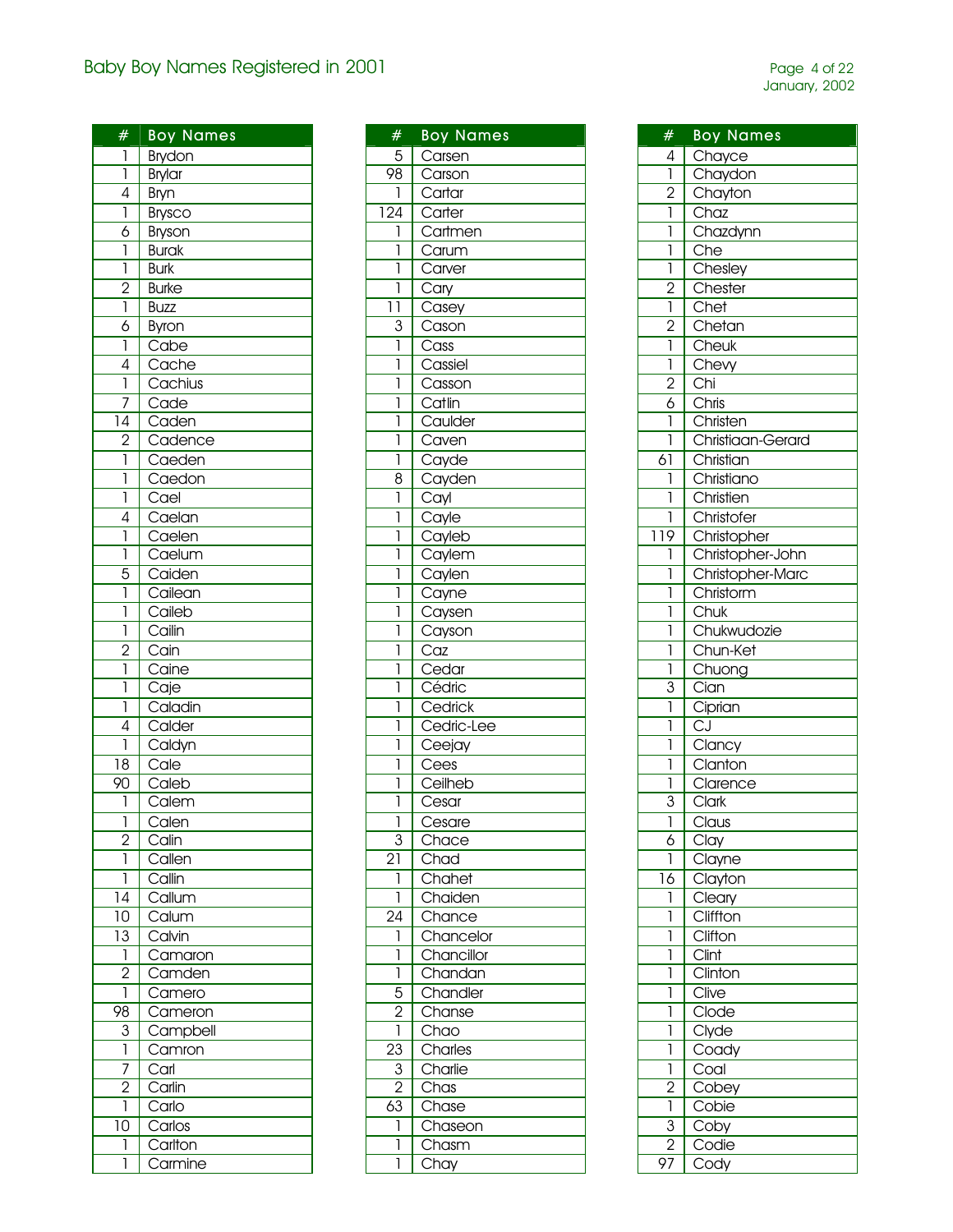| #                   | <b>Boy Names</b>           |
|---------------------|----------------------------|
| 1                   | Coel                       |
| $\overline{1}$      | Cohen                      |
| ī                   | Cohlten                    |
| 1                   | Colbey                     |
| 95                  |                            |
| 1                   | Colby<br>Colby-James       |
| 1                   | Colby-Nicholas             |
| 162                 | Cole                       |
|                     | Coleman                    |
| $\frac{2}{1}$       | Coletan                    |
|                     |                            |
| $\overline{3}$      | Coleton                    |
| $\overline{22}$     | Colin                      |
| $\overline{6}$      | Collin                     |
| 1                   | Colm                       |
| 1                   | Colson                     |
| 1                   | Colt                       |
| ī                   |                            |
| $\overline{18}$     | Coltan<br>Colten           |
| $\overline{2}$      | Colter                     |
|                     |                            |
| $\frac{4}{63}$      | Coltin<br>Coltin           |
| $\overline{2}$      |                            |
|                     | Colwyn                     |
| $\overline{1}$<br>ī | Colyn                      |
|                     | Coman<br>Compton           |
| 1                   |                            |
| l                   | Coner                      |
| 1                   | Connall                    |
| 1                   | Connell                    |
| 11                  | Conner                     |
| $\overline{3}$      | Connery                    |
| ī                   | Connis                     |
| $\overline{136}$    | Connor                     |
| $\frac{5}{8}$       | Conor                      |
|                     | Conrad                     |
| ī                   | Conroy                     |
| $\overline{2}$ ]    | Cooper                     |
| 4                   | $\overline{\text{Corban}}$ |
| $\overline{2}$      | Corben                     |
| $\overline{2}2$     | Corbin                     |
| 1                   | Cordel                     |
| 5                   | Cordell                    |
| 5                   | Corey                      |
| ī                   | Corlin                     |
| $\overline{2}$      | Cormac                     |
| 1                   | Cormae                     |
| 5                   | Cornelius                  |
| 1                   |                            |
|                     | Corny                      |
| 1                   | Corrigan                   |
| 1                   | Corson                     |
| $\overline{3}$      | Cort                       |
| 1                   | Corwin                     |
| 1                   | Corwyn                     |
| 10                  | Cory                       |
| 1                   | Cosy                       |

| #                                | <b>Boy Names</b>                                            |
|----------------------------------|-------------------------------------------------------------|
| I                                | Cota                                                        |
| ī                                |                                                             |
| ī                                | Coty<br>Coty<br>Coulson                                     |
| ī                                | Courage                                                     |
| $\overline{1}$                   | Cowen                                                       |
| ī                                |                                                             |
| 9                                | $\frac{Cov}{\sqrt{C}}$<br>Craig                             |
| 1                                |                                                             |
|                                  | Craigan                                                     |
| 1                                | Cree                                                        |
| 1                                | Creed                                                       |
| 1                                | Creedan                                                     |
| 1                                | Creedin                                                     |
| 1                                | Creedyn                                                     |
| į                                | Creelene                                                    |
| $\frac{4}{3}$                    | $\overline{C}$ ristian                                      |
|                                  | Cruz                                                        |
|                                  | Crúz                                                        |
| $\overline{1}$                   | $\overline{\text{Cuba}}$                                    |
| ī                                | $\overline{\mathrm{Cu}}$ inn                                |
| ī                                | Curran                                                      |
| $\overline{19}$                  | Curtis                                                      |
| ī                                | Cutler                                                      |
| ī                                | Culler<br>Cyler<br>Cynan<br>Cypp<br>Cyrus<br>Cyrus<br>Cyrus |
| ī                                |                                                             |
| $\overline{1}$                   |                                                             |
| ī                                |                                                             |
|                                  |                                                             |
| $\frac{3}{1}$                    |                                                             |
|                                  |                                                             |
| $\frac{2}{1}$                    | Dace                                                        |
|                                  | Dade                                                        |
| $\overline{1}$                   | Dadeyn                                                      |
| ī                                | Dadon                                                       |
| ī                                | Daeden                                                      |
| $\frac{1}{2}$                    | Daegan                                                      |
| ī                                | Daemeain                                                    |
| Ī                                | Daemian                                                     |
| l                                | Daemon                                                      |
| 1                                | Daenen                                                      |
| 1                                | Daewad                                                      |
|                                  | Dagan                                                       |
| $\frac{2}{1}$                    | Dagen                                                       |
|                                  | Dagon                                                       |
| $\frac{2}{1}$                    | Daichi                                                      |
| ī                                | Dainnon                                                     |
| 1                                | Daityn                                                      |
| ī                                | Dakkota-Justice-Glenn                                       |
| $\overline{2}$                   | Dakoda                                                      |
| $\overline{36}$                  | Dakota                                                      |
|                                  |                                                             |
| $\overline{1}$<br>$\overline{5}$ | Dakotá<br>Dale                                              |
|                                  |                                                             |
| $\overline{3}$                   | Dalen                                                       |
| ī                                | Dalin                                                       |
| 1                                | Dallan                                                      |
| $\overline{26}$                  | <b>Dallas</b>                                               |

| #                                                  | <b>Boy Names</b>   |
|----------------------------------------------------|--------------------|
| 1                                                  | Dallen             |
| ľ                                                  | Dallyn             |
| 1                                                  | <b>Dallys</b>      |
| ī                                                  | Dalten             |
|                                                    |                    |
| $\overline{25}$                                    | Dalton             |
| $\overline{1}$                                     | Dalyn              |
| $\frac{2}{\frac{3}{13}}$ $\frac{1}{\frac{14}{14}}$ | Damen              |
|                                                    | Dameon             |
|                                                    | Damian             |
|                                                    | Damien             |
| $\overline{1}$                                     | Damien-Lestat      |
| $\overline{4}$                                     | Damion             |
| $\overline{1}$                                     | Damjan             |
| $\overline{10}$                                    | Damon              |
| 1                                                  | Damyon             |
| ī                                                  | Dan                |
|                                                    | Dane               |
| $\frac{6}{1}$                                      | Danen              |
| $\overline{2}$                                     | D'angelo           |
| ī                                                  | Danial             |
| $\overline{132}$                                   | Daniel             |
| 1                                                  | Daniel-Cody        |
|                                                    |                    |
| ī                                                  | Daniele            |
| ī                                                  | Danik              |
| Ī                                                  | Danilo             |
| $\overline{10}$                                    | Danny              |
| 7                                                  | Dante              |
| $\frac{2}{1}$                                      | Danté              |
|                                                    | Dante <sup>®</sup> |
| ī                                                  | Danvy              |
| ī                                                  | Daran              |
| $\overline{2}$                                     | Darby              |
| ī                                                  | Darcell            |
| 1                                                  | Darcy              |
| 20                                                 | Darian             |
|                                                    | Darien             |
| ī                                                  | Dario              |
| 3                                                  | Darion             |
| $\overline{15}$                                    | Darius             |
| $\overline{1}$                                     | Darnel             |
| 5                                                  | Darnell            |
| $\overline{2}$                                     | Darrell            |
| $\overline{12}$                                    | Darren             |
| $\overline{1}$                                     | Darrian            |
| $\overline{2}$                                     | Darrien            |
| $\overline{2}$                                     | Darrin             |
| 1                                                  |                    |
| 5                                                  | Darrious           |
|                                                    | Darryl             |
| 1                                                  | Darshil            |
| 1                                                  | Darson             |
| 1                                                  | Darstan            |
| 1                                                  | Darvin             |
| 1                                                  | Darwaish           |
| 1                                                  | Darwin             |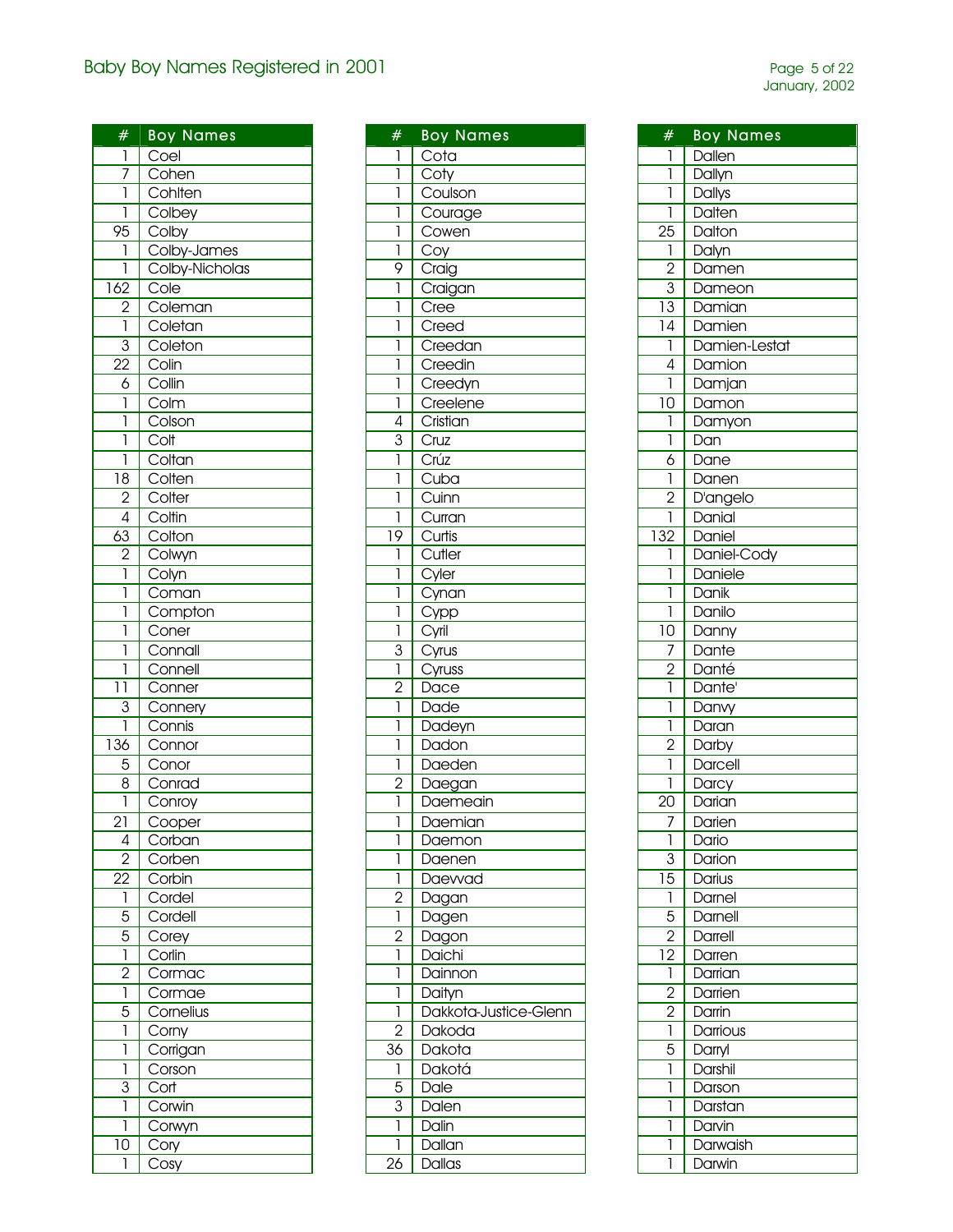| #                       | <b>Boy Names</b> |
|-------------------------|------------------|
|                         |                  |
| 1                       | Darwyn           |
| $\frac{3}{2}$           | Daryl            |
|                         | Daryn            |
| $\overline{1}$          | Dason            |
| 1                       | Dat              |
| 1                       | Datton           |
| ī                       | Daulton          |
| $\overline{\mathbb{I}}$ | Dauntay          |
| $\frac{2}{1}$           | Daunte           |
|                         | Davan            |
| ī                       | Dave             |
| 1                       | Daven            |
| 94                      | David            |
| 1                       | <b>Davide</b>    |
| 8                       | Davin            |
| $\overline{12}$         | Davis            |
| $\mathbf{I}$            | Davon            |
| 1                       | Davyn            |
| $\overline{2}$          | Dawsen           |
| $\overline{71}$         | Dawson           |
| $\mathbf{I}$            | Dax              |
| 1                       | Daxon            |
| Ī                       |                  |
|                         | Daxson           |
| ī                       | Daxton           |
| $\overline{2}$          | Daylan           |
| $\overline{1}$          | Daylen           |
| $\overline{6}$          | Daylin           |
| $\frac{2}{1}$           | Daylon           |
|                         | Daymion          |
| ī                       | Daymon           |
| 5                       | Dayne            |
| 1                       | Daynell          |
| 1                       | Daynen           |
| 1                       | Dayten           |
| $\overline{12}$         | Dayton           |
| I                       | Daytona          |
| 1                       | De               |
| 1                       | Dè               |
| 3                       | Deacon           |
| 1                       | Deakin           |
| 9                       | Dean             |
| 1                       | Deandre          |
| 1                       | Decimus          |
| 1                       | Decklyn          |
| $\overline{16}$         | Declan           |
| 1                       | Deegan           |
| 1                       | Deepak           |
| 1                       | Defrim           |
| 1                       | Dehl             |
| 1                       | Dejan            |
| 1                       | Dekker           |
|                         |                  |
| 5                       | Deklan           |
| 1                       | Deklin           |
| 1                       | Del              |

| #                                                                                                                             | <b>Boy Names</b> |
|-------------------------------------------------------------------------------------------------------------------------------|------------------|
| $\mathbf{I}$                                                                                                                  | Delane           |
|                                                                                                                               | Delaney          |
| $\frac{2}{1}$                                                                                                                 | Delband          |
|                                                                                                                               | <b>Delbert</b>   |
| $\frac{1}{1}$                                                                                                                 | Delray           |
|                                                                                                                               | Delvin           |
| $\frac{2}{1}$                                                                                                                 | Demetrie         |
|                                                                                                                               |                  |
| $\overline{1}$                                                                                                                | Demetrio         |
| $\frac{1}{3}$                                                                                                                 | Demetriy         |
|                                                                                                                               | Deng             |
| $\frac{2}{1}$                                                                                                                 | Denim            |
|                                                                                                                               | Denis            |
| $\overline{13}$                                                                                                               | Dennis           |
| $\overline{1}$                                                                                                                | Dennon           |
| $\frac{1}{1}$                                                                                                                 | Denny-Ray        |
|                                                                                                                               | Denton           |
| $\frac{3}{6}$ $\frac{6}{1}$                                                                                                   | Denver           |
|                                                                                                                               | Denzel           |
|                                                                                                                               | Deon             |
| $\overline{1}$                                                                                                                | Deontay          |
| $\overline{1}$                                                                                                                | Deonte           |
| $\overline{1}$                                                                                                                | <b>Dereck</b>    |
| $\frac{29}{2}$                                                                                                                | <b>Derek</b>     |
|                                                                                                                               | Derick           |
|                                                                                                                               | Derik            |
|                                                                                                                               | <b>Derrick</b>   |
|                                                                                                                               | Derrik           |
| $\frac{2}{1}$ $\frac{1}{4}$ $\frac{1}{1}$ $\frac{1}{2}$ $\frac{2}{7}$ $\frac{2}{2}$ $\frac{1}{1}$ $\frac{8}{5}$ $\frac{5}{1}$ | Deryan           |
|                                                                                                                               | Deshaun          |
|                                                                                                                               | Desmond          |
|                                                                                                                               | Destin           |
|                                                                                                                               | Deston           |
|                                                                                                                               |                  |
|                                                                                                                               | Devan            |
|                                                                                                                               | Deven            |
|                                                                                                                               | Deverell         |
| 24                                                                                                                            | Devin            |
| 1                                                                                                                             | Devlyn           |
| $\overline{3}$                                                                                                                | Devon            |
| 1                                                                                                                             | Devontae         |
| ī                                                                                                                             | Devron           |
| $\overline{6}$                                                                                                                | Devyn            |
| Ī                                                                                                                             | $\overline{Dex}$ |
| $\overline{6}$                                                                                                                | Dexter           |
| 1                                                                                                                             | Deyem            |
| $\overline{1}$                                                                                                                | Dezai            |
| $\overline{2}$                                                                                                                | Dezmond          |
| ī                                                                                                                             | Dharamdeep       |
| 1                                                                                                                             | Dhasan           |
| 1                                                                                                                             | Dhiraj           |
| l                                                                                                                             | <b>Diallo</b>    |
| 1                                                                                                                             | Diamon           |
| 1                                                                                                                             | Diarmid          |
| 1                                                                                                                             | Didorson         |
| 3                                                                                                                             | <b>Diedrich</b>  |
|                                                                                                                               |                  |

| #                           | <b>Boy Names</b> |
|-----------------------------|------------------|
| 8                           | Diego            |
| $\overline{1}$              | <b>Dietrich</b>  |
| ī                           | <b>Dildar</b>    |
| ī                           | Dilen            |
| 7                           | Dillan           |
|                             |                  |
| $\overline{2}$ ]            | Dillon           |
| $\frac{2}{1}$               | Dimitri          |
|                             | Dimitrios        |
| $\overline{4}$<br>ī         | Dion             |
|                             | Dionisi          |
| 1                           | Dipesh           |
| 1                           | Divyraj          |
| 1                           | Dmitri           |
| ī                           | Dolan            |
| $\frac{2}{2}$               | Domenic          |
|                             | Domenico         |
| $\overline{1}$              | Dominc           |
| $\overline{25}$             | Dominic          |
|                             | Dominick         |
|                             | Dominik          |
| $\frac{7}{7}$ $\frac{7}{1}$ | Dominique        |
|                             | <b>Dominyk</b>   |
| $\frac{2}{1}$               | Domonic          |
|                             | Domynic          |
|                             | Don              |
|                             | Donald           |
| $\frac{4}{7}$ $\frac{6}{1}$ | Donavan          |
|                             | Donavin          |
| ī                           | Donny            |
| $\frac{1}{2}$               | Donovan          |
| 1                           | Donte            |
| ī                           | Doran            |
| 4                           | Dorian           |
| ī                           | Dorin            |
| $\overline{10}$             | Douglas          |
| 1                           | Douglin          |
| 1                           | Do-Yoon          |
| 1                           | Drace            |
| 1                           | Dradon           |
| 1                           | Drae             |
| 19                          | Drake            |
| $\overline{3}$              | Draven           |
| 1                           | Dravin           |
| 1                           | Dravon           |
| 1                           | Draydan          |
| 4                           | Drayden          |
| 1                           | Draydon          |
| 1                           | DrayShanw        |
| 1                           | Draytan          |
| $\overline{5}$              | Drayton          |
| 1                           | Drayven          |
| 1                           | Drayvon          |
| ī                           | Dre              |
| $\overline{2}$              | Dreden           |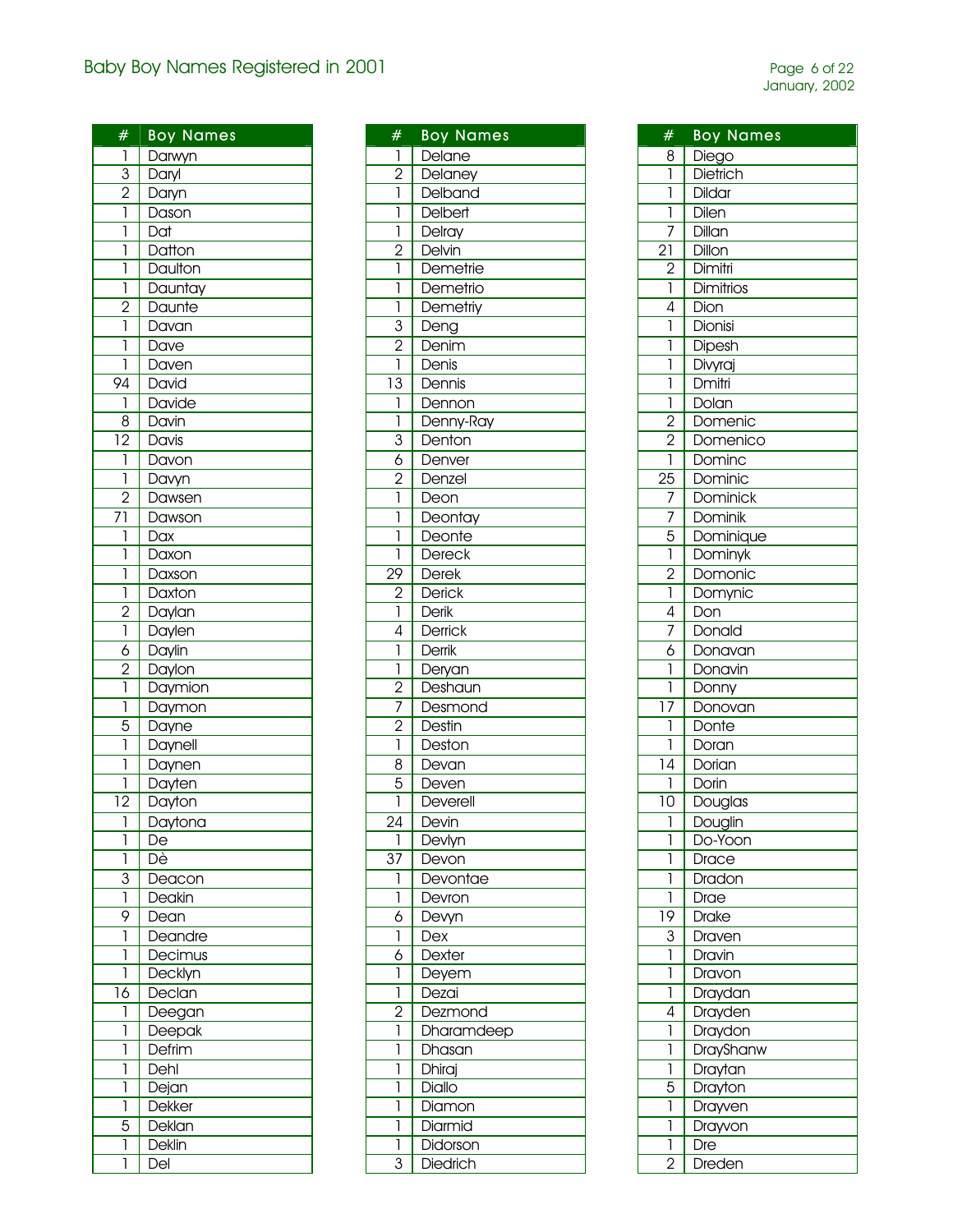| #                           | <b>Boy Names</b>           |
|-----------------------------|----------------------------|
| 1                           | Drevan                     |
| $\overline{11}$             | Drew                       |
|                             | Dreyden                    |
| $rac{3}{1}$                 | Dreyson                    |
|                             | Dryden                     |
| $rac{3}{1}$                 |                            |
| ī                           | <mark>Duane</mark><br>Dulé |
| 1                           | Dumitru-George             |
| $\overline{15}$             | Duncan                     |
| ī                           | Dunedin                    |
| ľ                           | Dupree                     |
| ı                           | Durai-Colton               |
| $\overline{27}$             | Dustin                     |
| $\overline{\overline{1}}$   | Dusty                      |
|                             | Dustyn                     |
|                             | <b>Dwayne</b>              |
| $\frac{2}{2}$ $\frac{2}{1}$ | Dwight                     |
| ī                           | Dwyatt                     |
| ī                           | Dyeson                     |
| 189                         |                            |
| 1                           | Dylan<br>Dylan-Claude      |
| ī                           | Dyllan                     |
|                             |                            |
| $\frac{2}{3}$               | Dyllon                     |
|                             | <b>Dylon</b>               |
| ī                           | Dymitri                    |
| $\overline{4}$              | Dymon                      |
| ľ                           | Dyson                      |
| ľ                           | Dzenan<br>Eaden            |
| ī                           |                            |
| ī                           | Eagan                      |
| $\overline{1}$              | Eamon<br>Eamonn            |
| $\overline{5}$              | Earl                       |
| ľ                           | Eason                      |
| ľ                           | Eastin                     |
| 9                           |                            |
| 1                           | Easton<br>Eathan           |
| 1                           | Eayyan                     |
| 1                           | Ebrahim                    |
| 1                           | Edan                       |
| 1                           | Eddie                      |
| 1                           | Eddy                       |
| ľ                           | Eden                       |
| 1                           | Edge                       |
| 1                           | Edison                     |
| $\overline{4}$              | Edmond                     |
| 2                           | Edmun                      |
| ī                           | Edouard                    |
| $\overline{13}$             | Edward                     |
| $\overline{3}$              | Edwin                      |
| 1                           | Eidan                      |
|                             |                            |
| 1                           | Ekroop                     |
| 1                           | Elarry                     |
| 11                          | Eli                        |

| #              | <b>Boy Names</b> |
|----------------|------------------|
| 10             | Elias            |
| 25             | Elijah           |
| $\mathbf{I}$   | Elijah-Rain      |
| ī              | Elijiah          |
| 1              | Elisha           |
| Ī              | Ellio            |
| $\overline{3}$ | Elliot           |
|                |                  |
| $\frac{2}{1}$  | Elliott          |
|                | Ellis            |
| 1              | Ellmund          |
| $\overline{2}$ | Elmer            |
| 1              | Elon             |
| 1              | Elvis            |
| 1              | Elwood           |
| ī              | Emad             |
| $\overline{5}$ | Emanuel          |
| 1              | Emett            |
| 1              | Emil             |
| 1              | Émile            |
| l              | Emilien          |
| l              | Emilio           |
| 1              | Emily            |
|                |                  |
| 1              | Emmanual         |
| 3              | Emmanuel         |
| $\overline{5}$ | Emmett           |
| ī              | Emmitt           |
| ľ              | Endré            |
| ľ              | Enrico           |
| ľ              | Enrique          |
| l              | Eoina            |
| 1              | Ephram           |
| 101            | Eric             |
| 1              | Éric             |
| $\overline{3}$ | Erich            |
| 7              | Erick            |
| ን ለ            | Erik             |
| 1              | Erikki           |
| 1              | Erin             |
| 1              | Erling           |
| 1              | Ernest           |
| $\overline{2}$ | Ernie            |
| 1              | Eron             |
| 1              | Eros             |
|                |                  |
| 1              | Erran            |
| 1              | Erwin            |
| 1              | Eryc             |
| 1              | Eryn             |
| 1              | Esa              |
| 1              | Esecs            |
| 2              | Eshan            |
| 1              | Essa             |
| 1              | Essien           |
| 395            | Ethan            |
| 3              | Ethen            |

| #              | <b>Boy Names</b> |
|----------------|------------------|
| 1              | Euan             |
| $\overline{3}$ | Eugene           |
| 1              | Eutene           |
| 132            | Evan             |
| 1              | Evandor          |
| 3              | Everett          |
| 1              | Evert            |
| 1              | Evin             |
| 1              | Evrett           |
|                |                  |
| $\overline{2}$ | Evyn             |
| 6              | Ewan             |
| 1              | Ewen             |
| 1              | Eyzaah           |
| 1              | <b>Ezekiel</b>   |
| 4              | Ezra             |
| 1              | Faaris           |
| 1              | Fabian           |
| 1              | Fadi             |
| 1              | Faha             |
| l              | Fahren           |
| l              |                  |
|                | Fairen           |
| 1              | Faisal           |
| 1              | Faiz             |
| 1              | Faizan           |
| 1              | Faraj            |
| 1              | Fareed           |
| 1              | Fares            |
| 1              | Farhan           |
| 1              | Faris            |
| 1              | Farman           |
| 1              | Farzan           |
| 1              | Fawad            |
| 1              | Fazeel           |
| 1              | Fazion           |
| 1              | Felice           |
| 1              | Felipe           |
| 5              | Felix            |
| $\overline{3}$ | Félix            |
| 1              | Fergus           |
| 1              | Fernando         |
| 1              | Fieldy           |
| $\overline{2}$ | Filip            |
| 1              | Finlay           |
| 3              | Finley           |
| 4              | Finn             |
| 1              | Finnegan         |
| 1              |                  |
|                | Fischer          |
| 1              | Fletcher         |
| $\overline{2}$ | Flynn            |
| 1              | F'Niko           |
| 1              | Ford             |
| 3              | Foster           |
| 1              | Fox              |
| 1              | Francarlo        |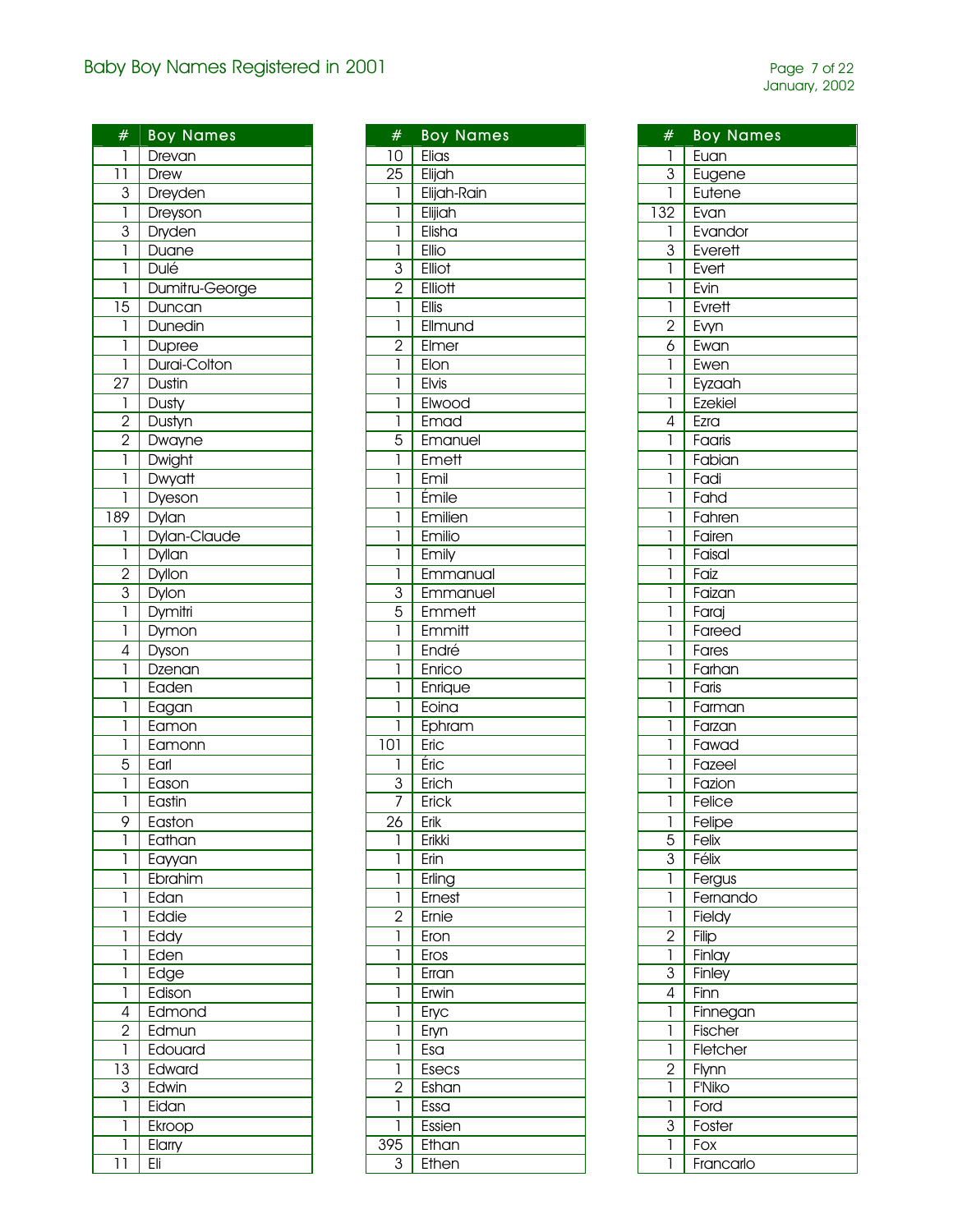| #                                                                     | <b>Boy Names</b>    |
|-----------------------------------------------------------------------|---------------------|
| 1                                                                     | Frances             |
| $\overline{8}$                                                        | Francis             |
| $\frac{2}{3}$ $\frac{8}{2}$ $\frac{2}{2}$ $\frac{1}{1}$ $\frac{2}{2}$ | Francisco           |
|                                                                       | Franco              |
|                                                                       | Frank               |
|                                                                       | Frankie             |
|                                                                       | Franklin            |
|                                                                       | Franz               |
|                                                                       | Fraser              |
|                                                                       | Frazer              |
| $\frac{2}{6}$                                                         | Frederick           |
|                                                                       | Fredericko          |
| 1                                                                     | Fredrick            |
| 1                                                                     | Freedom             |
| $\overline{c}$                                                        | Friedrich           |
| 1                                                                     | Fritz               |
| 1                                                                     | <b>Furious</b>      |
| 1                                                                     | Furkan              |
| 1                                                                     | Fynn                |
| ī                                                                     | Gaberial            |
| ľ                                                                     | Gabrial             |
| 66                                                                    | Gabriel             |
| 1                                                                     |                     |
| 1                                                                     | Gaelen<br>Gagandeep |
| 34                                                                    |                     |
| 3                                                                     | Gage                |
|                                                                       | Gaige               |
| 1                                                                     | Garen               |
| $\overline{6}$                                                        | Gareth              |
| $\overline{2}$                                                        | Garett              |
| ī                                                                     | Garin               |
| ī                                                                     | Garion              |
| $\overline{1}$                                                        | Garner              |
| $\overline{2}$                                                        | Garnet              |
| 1                                                                     | Garnett             |
| l                                                                     | Garren              |
| 4                                                                     | Garret              |
| 32                                                                    | Garrett             |
| 1                                                                     | Garrick             |
| 1                                                                     | Garrin              |
| 1                                                                     | Garrison            |
| 1                                                                     | Garritt             |
| 3                                                                     | Garth               |
| 1                                                                     | Garvin              |
| 5                                                                     | Gary                |
| 1                                                                     | Garyn               |
| 1                                                                     | Gaurav              |
| 32                                                                    | Gavin               |
| 1                                                                     | Gavyn               |
| 1                                                                     | Gawen               |
| 1                                                                     | Gayton              |
| 1                                                                     | Gebran              |
| 1                                                                     | Geddes              |
| 1                                                                     | Gene                |
| 1                                                                     | Geno                |
|                                                                       |                     |

| #                                                                     | <b>Boy Names</b>             |
|-----------------------------------------------------------------------|------------------------------|
|                                                                       | Geoffery                     |
| $\begin{array}{r} 2 \\ \hline 4 \\ \hline 2 \\ \hline 18 \end{array}$ | Geoffrey                     |
|                                                                       | Geordie                      |
|                                                                       | George                       |
| $\overline{1}$                                                        | Gerad                        |
| ī                                                                     | Gerald                       |
|                                                                       |                              |
| 1                                                                     | Gerard                       |
| 1                                                                     | Gerhard                      |
| 1                                                                     | Gerhardus                    |
| 1                                                                     | Gerik                        |
| 1                                                                     | Gerome                       |
| 1                                                                     | Gerrit                       |
| 1                                                                     | Gerry                        |
| ľ                                                                     | Gershon                      |
| ī                                                                     | Gervis                       |
| ī                                                                     | Ghassan                      |
| ī                                                                     | Ghullam                      |
| ī                                                                     | Ghuyth                       |
| ľ                                                                     | Gia                          |
|                                                                       |                              |
| 1                                                                     | <mark>Giang</mark><br>Gianni |
| $\overline{1}$                                                        |                              |
|                                                                       | Gibson                       |
| $\frac{3}{3}$                                                         | Gideon                       |
|                                                                       | Gierhardt                    |
| ī                                                                     | Gilbert                      |
| ī                                                                     | Gilliam                      |
| $\overline{1}$                                                        | Gioacchino                   |
|                                                                       | Giovanni                     |
| $\frac{2}{1}$                                                         | Giovanny                     |
| Ī                                                                     |                              |
| $\overline{1}$                                                        | Giulio                       |
|                                                                       | Giuseppe                     |
| $\frac{2}{1}$                                                         | Glen                         |
|                                                                       | Glendon                      |
| $\frac{2}{1}$                                                         | Glenn                        |
|                                                                       | Glody                        |
| ī                                                                     | Gonzalo                      |
| 5                                                                     | Gordon                       |
| ī                                                                     | Goy                          |
| 1                                                                     | Gracen                       |
| ī                                                                     | Graden                       |
| $\overline{5}$                                                        | Grady                        |
| $\mathsf{I}$                                                          | Gradyn                       |
|                                                                       | Grae                         |
| $\frac{1}{5}$                                                         | Graeme                       |
|                                                                       |                              |
| $\overline{14}$                                                       | Graham                       |
| $\overline{1}$                                                        | Grandin                      |
| $\overline{10}$                                                       | Grant                        |
|                                                                       | Gratham                      |
| $\frac{1}{5}$<br>$\frac{5}{2}$<br>$\frac{2}{13}$<br>$\frac{1}{1}$     | Grayden                      |
|                                                                       | Graydon                      |
|                                                                       | Graysen                      |
|                                                                       | Grayson                      |
|                                                                       | Gregorio                     |
| $\overline{25}$                                                       | Gregory                      |

| #               | <b>Boy Names</b> |
|-----------------|------------------|
| 9               | Greyson          |
| ī               | Grier            |
| $\overline{2}$  | Griffen          |
|                 |                  |
| $\overline{13}$ | Griffin          |
| $\overline{2}$  | Griffon          |
| $\frac{2}{1}$   | Griffyn          |
|                 | Guage            |
| $\overline{c}$  | Guerin           |
| $\overline{1}$  | Guile            |
| 1               | Gulrayze         |
| $\frac{2}{1}$   | Gunnar           |
|                 | Guranjan         |
| $\overline{3}$  | Gurdeep          |
| $\overline{2}$  | Gurdev           |
| $\overline{1}$  | Gurik            |
| ī               | Gurinder         |
| $\overline{2}$  | Gurkaran         |
| ī               | Gurlove          |
| 1               | Gurmaan          |
| $\overline{3}$  | Gurman           |
| 1               | Gurmehar         |
| 1               | Gurminder        |
| $\overline{2}$  | Gurnoor          |
| $\overline{2}$  | Gurpreet         |
| ī               |                  |
| 1               | Gursajan         |
|                 | Gurshan          |
| 1               | Gurveer          |
| 1               | Gurvir           |
| 1               | Guryodh          |
| 3               | Guy              |
| 1               | Gwydion          |
| l               | Haashir          |
| 1               | Habeeb           |
| 1               | <b>Habil</b>     |
| 1               | Hackynen         |
| I               | Haddin           |
| 1               | Hadeed           |
| 1               | Haden            |
| 3               | Hadi             |
| 1               | Hafeez           |
| 1               | Hai-An           |
| 1               | Haidan           |
| 4               | Haiden           |
| 1               | Haider           |
| 1               | Haidon           |
| 1               | Haile            |
| 1               | Hailey           |
| 1               | Haimol           |
| 1               | Halen            |
| 1               | Hameet           |
| 3               | Hamza            |
|                 |                  |
| 1               | Hamzah           |
| 1               | Hamzi            |
| 2               | <b>Hani</b>      |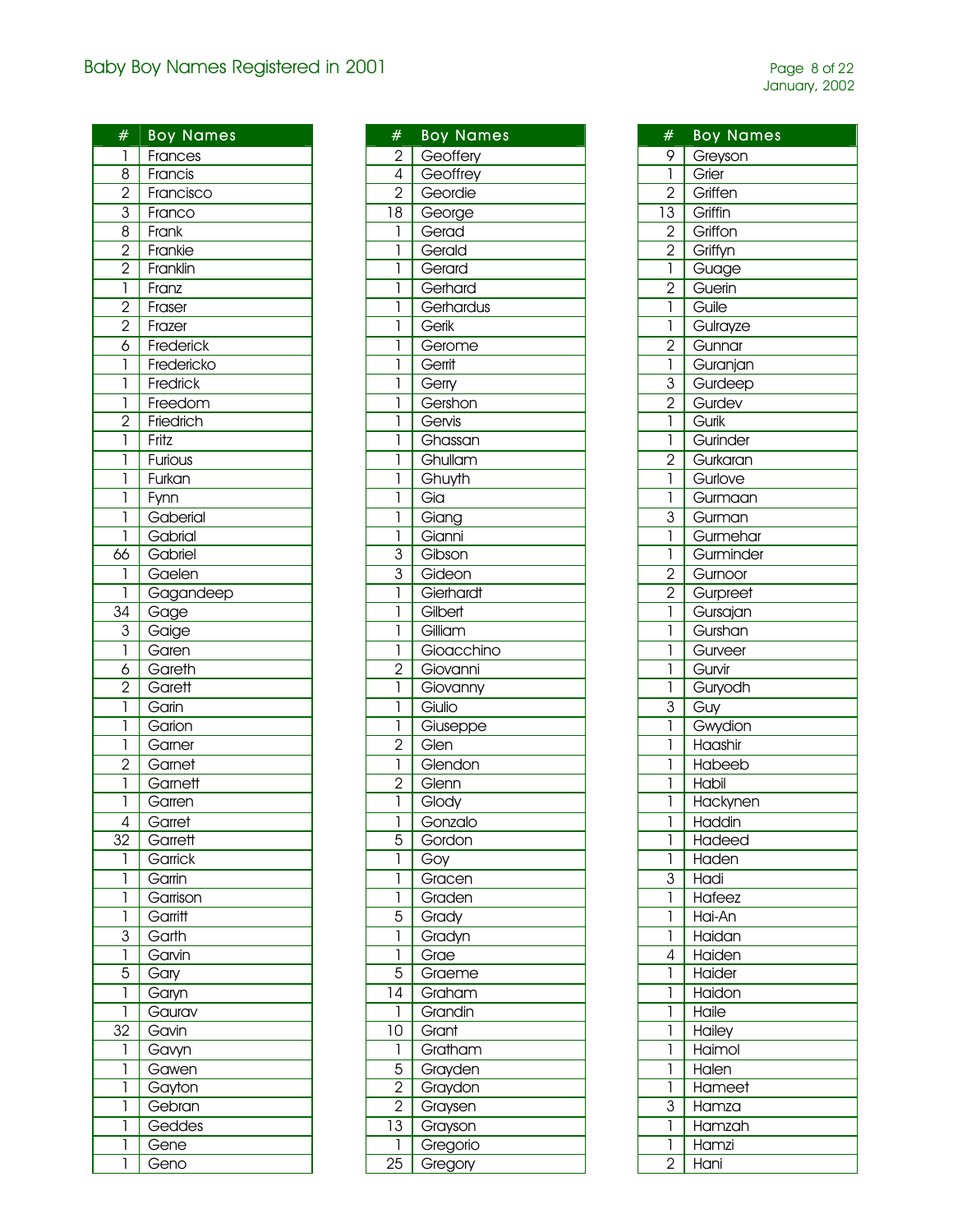| #               | <b>Boy Names</b> |
|-----------------|------------------|
| $\mathbf{I}$    | Hannigan         |
| $\frac{2}{1}$   | Hans             |
|                 | .<br>Hanz        |
| 1               | Har              |
| ľ               | Hardil           |
| ľ               | Hargun           |
| ī               | Harinder         |
|                 | Haris            |
| $\frac{2}{1}$   |                  |
|                 | Harjaap          |
| ī               | Harjiwan         |
| $\overline{3}$  | Harjot           |
| ī               | Harkamal         |
| ī               | <b>Harkirat</b>  |
| ī               | Harlan           |
| 4               | Harley           |
| ī               | Harlyn           |
| ľ               | Harmanbir        |
|                 |                  |
| ľ               | Harmanjit        |
| ľ               | Harmanpreet      |
| Ī               | Harmantaj        |
| ī               | Harminder        |
| ī               | Harmon           |
| $\overline{c}$  | Harold           |
| ī               | Harpreet         |
| $\overline{15}$ | Harrison         |
| ī               | Harry            |
| ľ               |                  |
|                 | Harsahaj         |
| ľ               | Harshaan         |
| ľ               | Harshabad        |
| 1               | Harshpreet       |
| 1               | Hart             |
| 1               | Hartej           |
| ī               | Harvey           |
| 1               | Harvir           |
| 3               | Hasan            |
| 1               | Hashem           |
| ľ               | Hassain          |
| 10              |                  |
|                 | Hassan           |
| 1               | Hassin           |
| ī               | Hayato           |
| $\overline{41}$ | Hayden           |
| $\overline{3}$  | Haydon           |
| ī               | Haylen           |
| 1               | Haysyn           |
| ī               | Heanog           |
|                 | Heath            |
| $\frac{2}{3}$   | Hector           |
|                 | Heiko            |
| $\overline{6}$  | Heinrich         |
|                 |                  |
| l               | Heithen          |
| Ī               | Helal            |
| $\overline{2}$  | Hendrik          |
| ľ               | Henrik           |
| 11              | Henry            |

| #               | <b>Boy Names</b>          |
|-----------------|---------------------------|
| $\overline{2}$  | Herbert                   |
| $\overline{1}$  | Hieron                    |
| $\overline{2}$  | Hilton                    |
| 1               | Himat                     |
| Ī               | Hiram                     |
| 4               | Holden                    |
| 1               | <b>Holt</b>               |
| $\overline{2}$  | Houston                   |
| $\overline{2}$  | Howard                    |
| 1               | Huahai                    |
| $\overline{2}$  | Hubert                    |
| $\overline{13}$ | Hudson                    |
| 1               | Huessin                   |
| $\overline{3}$  | Hugh                      |
| 1               | Hugo                      |
| $\overline{2}$  | Humza                     |
| 1               | Hunain                    |
| 90              |                           |
| 1               | Hunter<br>Hunter-Colby    |
|                 |                           |
| 1               | Husein                    |
| 1               | Hussain                   |
| 1               | Hussam                    |
| $\overline{c}$  | Hussein                   |
| $\overline{2}$  | Hussien                   |
| 1               | Huu                       |
| 1               | Huy                       |
| $\overline{2}$  | Hyrum                     |
| ī               | Hyson                     |
| $\overline{2}$  | lain                      |
| 35              | lan                       |
| 1               | Ibraheem                  |
| 4               | Ibrahim                   |
| 1               | Ibsaa                     |
| 1               | Ibssa                     |
| 1               | Idris                     |
| 1               | Igor                      |
| 1               | <b>Ihab</b>               |
| 1               | ljah                      |
| 1               | Ike                       |
| 1               | Ikjot                     |
| 1               | llias                     |
| 1               | $\overline{\text{Im}}$ an |
| 1               | Iman                      |
| 1               | Immanuel                  |
| 1               | Imran                     |
| 1               | Indiana                   |
| 1               | Indvir                    |
| 1               | $Ind\overline{V}$         |
| 1               | Ira                       |
| 1               | Irtaza                    |
| I               | Irteza                    |
| 2               | Irvin                     |
| 47              | <b>Isaac</b>              |
| 1               | <b>Isaah</b>              |
|                 |                           |

| #               | <b>Boy Names</b>                         |
|-----------------|------------------------------------------|
| $\frac{3}{1}$   | Isaak                                    |
|                 | Isadore                                  |
| $\overline{37}$ | Isaiah                                   |
| ī               | $\overline{\overline{\mathsf{Is}}}$ aias |
|                 | Ishaan                                   |
|                 | Ishan                                    |
| $\frac{2}{2}$   | Is-Haq                                   |
| ī               | Ishmael                                  |
| $\overline{6}$  |                                          |
| ī               | Isiah                                    |
|                 | Islam                                    |
| 1               | Ismail                                   |
| 1               | Isreal                                   |
| ī               | Issa                                     |
| $\overline{6}$  | Issac                                    |
| 1               | Issac-Alan                               |
| 7               | Ivan                                     |
| 1               | lvursyn                                  |
| 1               | lyad                                     |
| 1               | lyinoluwa                                |
| 1               |                                          |
|                 | <u>Izaac</u>                             |
| 4               | Izaak                                    |
| 1               | Izach                                    |
| l               | Izaiah                                   |
| ī               | Izak                                     |
| $\overline{2}$  | Izaya                                    |
| ľ               | Izrael                                   |
| l               | Izzudeen                                 |
| ľ               | J.                                       |
| ľ               | J.D                                      |
| 1               | Jabor                                    |
| $\overline{13}$ | Jace                                     |
| 1               | Jaceb                                    |
| 1               | Jacee                                    |
| 1               | Jacen                                    |
| 1               | Jacey                                    |
| 93              | Jack                                     |
|                 | Jackie                                   |
| ī               | Jacksen                                  |
| 79              |                                          |
|                 | Jackson                                  |
| 1               | Jacksyn                                  |
| $\overline{2}$  | Jacky                                    |
| 240             | Jacob                                    |
| 1               | Jacobb                                   |
| 1               | Jacobe                                   |
| 1               | Jacobi                                   |
| 1               | Jacques                                  |
| ī               | Jacubus                                  |
| $\overline{c}$  | Jad                                      |
| 1               | Jadan                                    |
| 5               | Jade                                     |
| 48              | Jaden                                    |
| $\overline{11}$ | Jadon                                    |
|                 | Jadyn                                    |
| $\frac{5}{2}$   | Jaeden                                   |
|                 |                                          |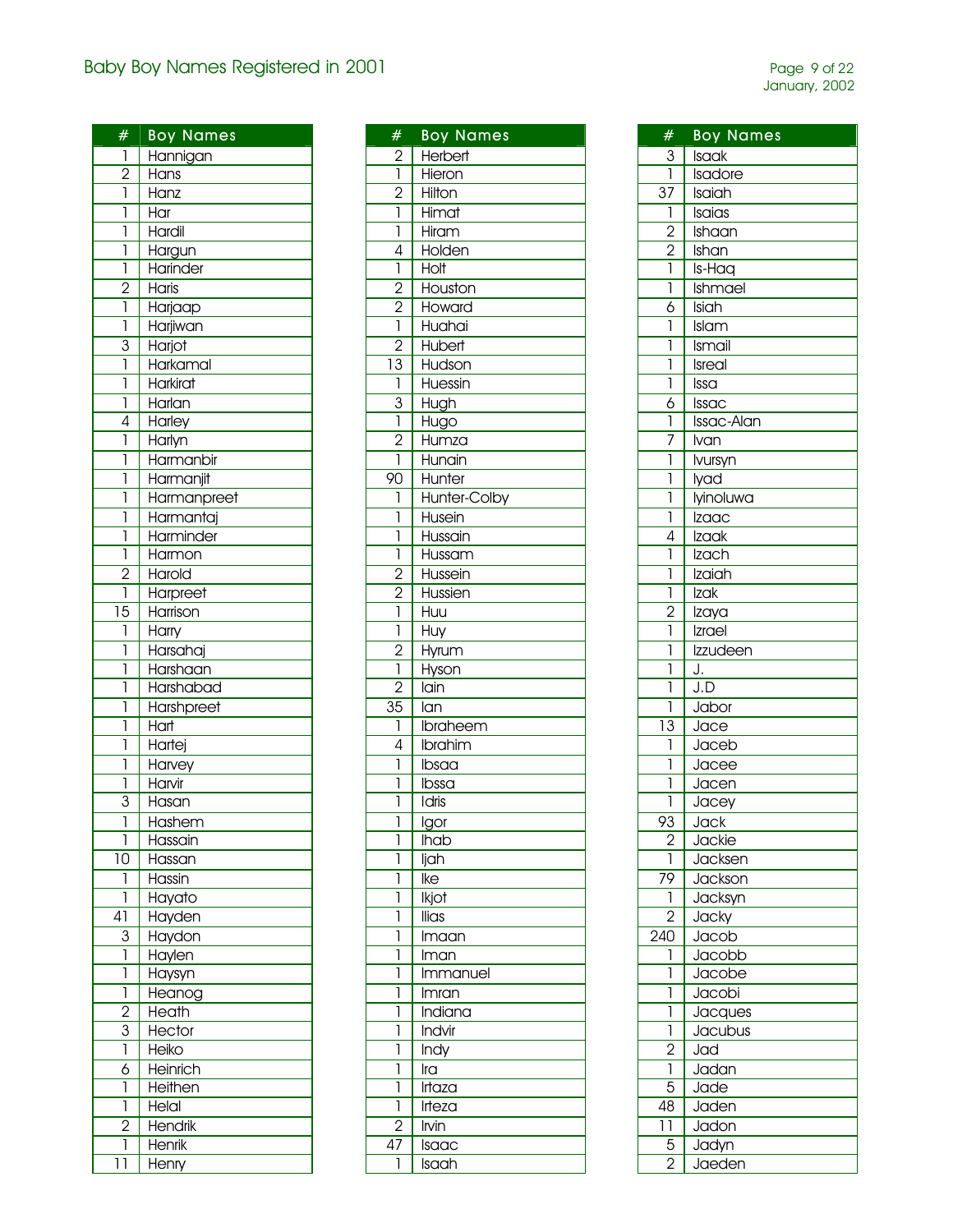| #                                         | <b>Boy Names</b> |
|-------------------------------------------|------------------|
| 1                                         | Jaedin           |
| ī                                         | Jaedon           |
| 1                                         | Jaeger           |
| ī                                         | Jaevon           |
| ī                                         | Jafferali        |
| $\overline{4}$                            | Jager            |
|                                           | Jaggar           |
| $\frac{2}{1}$                             | Jagger           |
|                                           | Jagjot           |
| $\frac{2}{2}$ $\frac{2}{1}$ $\frac{2}{1}$ |                  |
|                                           | Jagr             |
|                                           | Jagvir           |
|                                           | Jaidan           |
|                                           | Jaideep          |
| $\overline{7}$                            | Jaiden           |
| $\overline{4}$                            | Jaidon           |
| ī                                         | Jairo            |
| ī                                         | Jairus           |
| ī                                         | Jaiveer          |
| ī                                         | Jakay            |
| 40                                        | Jake             |
| 1                                         | Jakeson          |
| ī                                         | Jakia            |
| $\overline{2}$                            | Jakin            |
| $\overline{39}$                           | Jakob            |
| $\overline{1}$                            | Jakobee          |
| $\overline{1}$                            | Jakobi           |
| 1                                         | Jakobus          |
| 1                                         | Jakson           |
| $\overline{2}$                            | Jakub            |
| $\overline{4}$                            | Jalen            |
| $\overline{4}$                            | Jamal            |
| $\overline{130}$                          | James            |
| 1                                         | James-Charles    |
| $\overline{3}$                            |                  |
| $\overline{11}$                           | Jameson          |
|                                           | Jamie            |
| 4                                         | Jamieson         |
| 1                                         | Jamil            |
| 1                                         | Jamin            |
| 1                                         | Jamison          |
| 1                                         | Jan              |
| 1                                         | Janan            |
| 1                                         | Janson           |
| 1                                         | Jaramey          |
| 1                                         | Jardin           |
| 81                                        | Jared            |
| 1                                         | Jaremy           |
| 3                                         | Jaren            |
| ī                                         | Jaret            |
| ī                                         | Jareth           |
| $\overline{2}$                            | Jarett           |
| ī                                         | Jarin            |
| ľ                                         | Jarius           |
| 1                                         | Jarmel           |
| 9                                         | Jarod            |
|                                           |                  |

| #              | <b>Boy Names</b> |
|----------------|------------------|
| $\overline{2}$ | Jarom            |
| $\overline{7}$ | Jaron            |
| $\overline{4}$ | Jarred           |
| $\overline{1}$ | Jarren           |
| $\overline{3}$ | Jarret           |
| $\overline{9}$ | <b>Jarrett</b>   |
| 1              | Jarrid           |
| 1              | Jarrob           |
| $\overline{3}$ | Jarrod           |
| 1              | Jarron           |
|                |                  |
| 1              | Jarryd           |
| $\overline{4}$ | Jarvis           |
| $\overline{2}$ | Jaryd            |
| 1              | Jaryn            |
| 1              | Jasdeep          |
| 1              | Jase             |
| 1              | Jasen            |
| 1              | Jashan           |
| 1              | Jashandeep       |
| 1              | Jasjot           |
| $\overline{6}$ | Jaskaran         |
| 1              | Jaskarn          |
| 1              | Jasmail          |
| 1              | Jasmeet          |
| 56             | Jason            |
| 1              | Jasonjeet        |
| $\overline{5}$ | Jasper           |
| $\overline{1}$ | Jasraj           |
| 1              | Jastanian        |
| 1              | Jatin            |
| ī              | Javan            |
| $\overline{2}$ | Javen            |
|                |                  |
| 1              | Javin            |
| 1              | Javon            |
| 1              | Javor            |
| ī              | Jawad            |
| $\overline{2}$ | Jax              |
| 1              | Jaxan            |
| 1              | Jaxe <u>n</u>    |
| $\frac{1}{2}$  | Jaxon            |
| $\overline{2}$ | Jaxsen           |
| 9              | Jaxson           |
| $\frac{10}{1}$ | Jay              |
| $\overline{6}$ | Jayce            |
| 3              | Jaycob           |
| 1              | Jaydan           |
| 1              | Jayde            |
| 1              | Jaydeep          |
| 107            | Jayden           |
| 1              | Jayden-Lee       |
| 1              | Jaydin           |
| 6              | Jaydon           |
| 1              | Jayedon          |
| 1              | Jayin            |

| #               | <b>Boy Names</b> |
|-----------------|------------------|
| 1               | Jaylen           |
| ī               | Jaylyn           |
| ī               | Jaymes           |
| l               | Jaymian          |
| 1               | Jaysen           |
| 4               | Jayson           |
| ī               | Jayvin           |
| 1               | Jazer-Rod        |
| ī               | JD               |
|                 | Jean             |
| $\frac{2}{1}$   | Jean-Christian   |
| 1               | Jean-Michel      |
| 1               | Jean-Mornay      |
| 1               | Jean-Paul        |
| ī               | Jeán-Paul        |
| $\overline{2}$  | Jean-Philippe    |
| ī               | Jearney          |
| $\overline{4}$  | Jed              |
| ī               | Jedidiah         |
| ī               | Jeevan           |
| Ī               | Jeff             |
| Ī               | Jefferey         |
| ī               | Jefferson        |
| $\overline{2}$  | Jeffery          |
| ī               | Jeffrell         |
| $\overline{22}$ | Jeffrey          |
| ī               | Jeice            |
| ī               | Jens             |
| ī               | Jerad            |
| $\overline{2}$  | Jerald           |
| ī               | Jeramy           |
| 1               | Jeran            |
| 1               | Jeraquinn        |
| 1               | Jered            |
| 3               | Jeremia          |
| 18              | Jeremiah         |
| $\overline{2}$  | Jeremie          |
| į               | Jérémie          |
| $\overline{45}$ | Jeremy           |
| 1               | Jeremy-Tyler     |
| ī               | Jeresy           |
| 1               | Jéric            |
| $\overline{2}$  | Jericho          |
| ī               | Jermaine         |
|                 | Jerod            |
| $\frac{2}{6}$   | Jerome           |
| 1               | Jerrell          |
| 1               | Jerremy          |
| 1               | Jerreth          |
| 1               | Jerric           |
| $\overline{5}$  | Jerry            |
| ľ               | Jes              |
| 1               | Jeshaiah         |
| 1               | <u>Jeshua</u>    |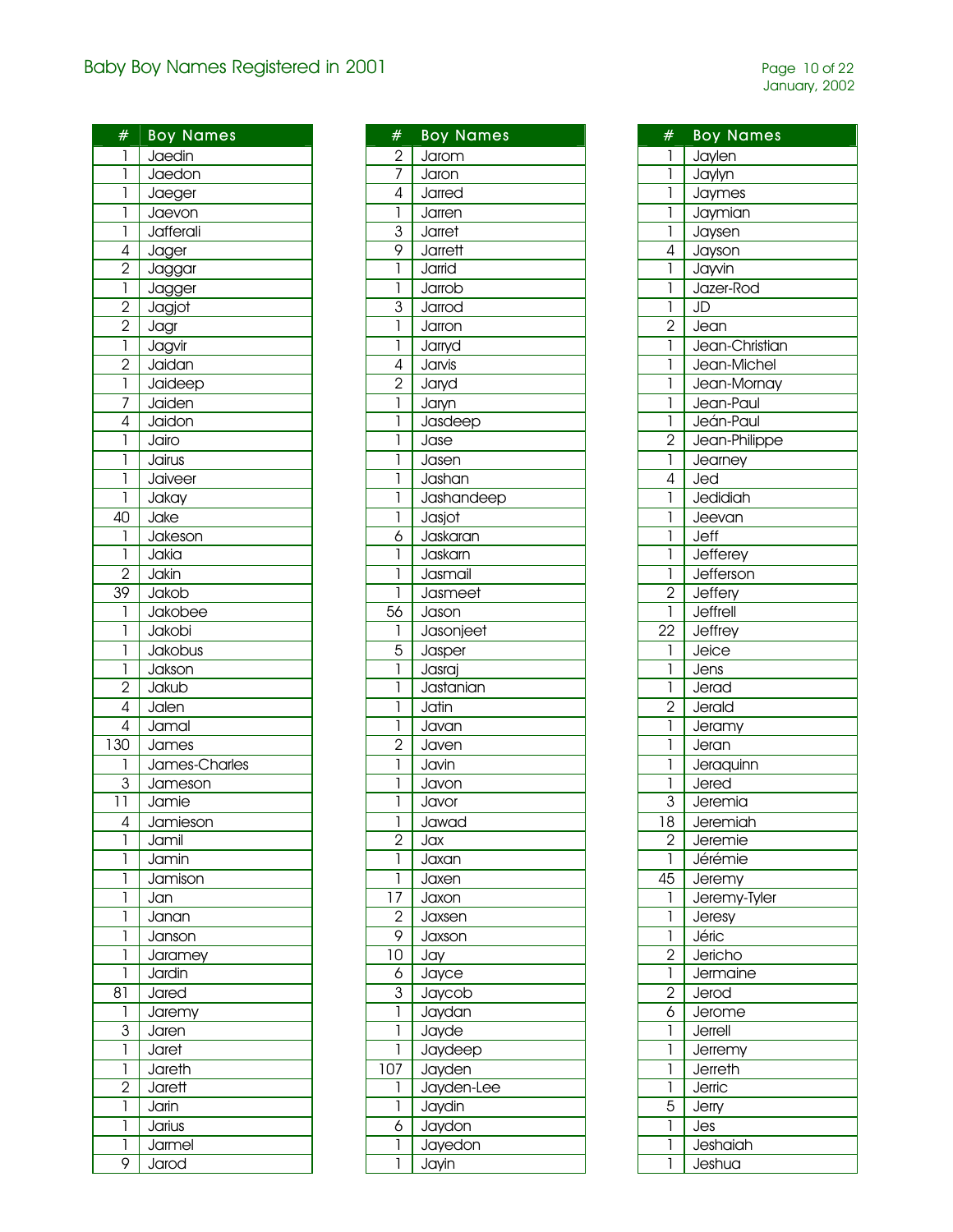| #                         | <b>Boy Names</b>        |
|---------------------------|-------------------------|
|                           |                         |
|                           | Jess                    |
| $\overline{54}$           | Jesse                   |
| $\overline{1}$            | Jessen                  |
| $\overline{1}$            | Jesse-Rafael            |
|                           | Jessie                  |
| $\frac{6}{1}$             | Jessy                   |
|                           | Jestin                  |
| $\frac{2}{5}$             | Jet                     |
|                           | Jett                    |
|                           | Jevin                   |
| $\overline{1}$            | Jevins                  |
| $\overline{1}$            | Jhareave                |
| ī                         | Jherome                 |
| Ī                         | Jideofor                |
| ī                         | Jieng                   |
| ī                         | Jihad                   |
|                           | Jimmy                   |
| $\frac{7}{1}$             | Jimmy-Dean              |
| ī                         | Joachim                 |
|                           | Joaquin                 |
| $rac{3}{1}$               | Jobanpartap             |
|                           | Jobey                   |
| $\frac{1}{1}$             | Joden                   |
|                           | $\overline{\text{Joe}}$ |
| $rac{3}{1}$               | Joedan                  |
| 59                        | Joel                    |
|                           |                         |
| Ī                         | Joël                    |
| ī                         | Jöel                    |
| ī                         | Joeseph                 |
| 1                         | Joesoph                 |
| $\overline{1}$            | Joesph                  |
| $\frac{2}{4}$             | Joey                    |
|                           | Johan                   |
|                           | Johann                  |
| ī                         | Johannes                |
| 1                         | Johlden                 |
| 67                        | John                    |
| $\overline{10}$           | Johnathan               |
| 7                         | Johnathon               |
| ī                         | Johnbosco               |
| $\overline{8}$            | <b>Johnny</b>           |
| $\frac{2}{1}$             | Johnson                 |
|                           | Johnston                |
| Ī                         | Jolan                   |
| Ī                         | <b>Jolbert</b>          |
| $\overline{\overline{3}}$ | Jon                     |
| $\overline{38}$           | Jonah                   |
| 1                         | Jonah-Simon             |
| ī                         | Jonan                   |
| $\overline{13}$           | Jonas                   |
| 76                        | Jonathan                |
| $\overline{13}$           | Jonathon                |
| 1                         | Jones                   |
| 1                         | Jonny                   |
|                           |                         |

| #                       | <b>Boy Names</b>  |
|-------------------------|-------------------|
| I                       | Jonthan           |
| 144                     | Jordan            |
| 1                       | Jordell           |
| $\overline{\mathbf{I}}$ | Jorden            |
| $\overline{\mathbf{I}}$ | Jordie            |
| ī                       | Jordin            |
| 7                       | Jordon            |
| $\overline{2}$          | Jordy             |
| $\overline{2}$          | Jordyn            |
| $\overline{3}$          |                   |
| ī                       | Jorge             |
|                         | Jörgen            |
| 1                       | Jorian            |
| l                       | Jorli             |
| 1                       | Jory              |
| 1                       | Jose              |
| $\overline{5}$          | Josef             |
| 89                      | Joseph            |
| 14                      | Josh              |
| 293                     | Joshua            |
| 1                       | Joshuah           |
| ľ                       | Joshua-James      |
| 1                       | Joshveer          |
| l                       | Joshvir           |
| 1                       | Joshwa            |
| 12                      | Josiah            |
| 1                       | Joss              |
| 1                       | Josuha            |
| 1                       | Jouhan            |
| 1                       | Jovan             |
| 1                       | Joven             |
| 1                       | Jozef             |
| 1                       | Jozhua            |
| 1                       | JR                |
| $\overline{5}$          | Juan              |
| Î                       | Jubran            |
| $\overline{2}$          | Judah             |
| 3                       | Jude              |
| 1                       | Judson            |
| 1                       | Judus             |
| 1                       | Jules             |
| 26                      | Julian            |
| 1                       | Julian-Alexander  |
| 4                       | Julien            |
| 1                       | Juliene           |
| 1                       | Julio             |
| 7                       | Julius            |
| 3                       | Jullian           |
| 1                       | Jullien           |
| 1                       | Junaide           |
| 1                       | Juneau            |
| 1                       | Junius            |
|                         |                   |
| 1                       | Justan            |
| I<br>7                  | Justen<br>Justice |
| 1                       |                   |

| #               | <b>Boy Names</b> |
|-----------------|------------------|
|                 |                  |
| 168             | Justin           |
| 1               | Justis           |
| $\overline{3}$  | Justus           |
| ī               | Justyce          |
| $\overline{3}$  | Justyn           |
| ī               | Juvraj           |
| ľ               | Juwan            |
| 1               | <b>J'Yanni</b>   |
| 1               | Jylee            |
| 1               | Jysic            |
| 1               | Kabie            |
| $\overline{3}$  | Kabir            |
| ī               | Kabre            |
| ľ               | Kache            |
| ī               | Kacian           |
| $\overline{21}$ | Kade             |
| 43              | Kaden            |
| $\overline{3}$  | Kadin            |
| ī               | Kadyn            |
| ľ               | Kaedan           |
| $\overline{3}$  | Kaeden           |
| $\overline{8}$  | Kael             |
| ī               | Kaelam           |
| 7               | Kaelan           |
| $\overline{5}$  |                  |
| $\overline{4}$  | Kaelen           |
|                 | Kaelin           |
| 1               | Kagen            |
| l               | Kahlia           |
| 1               | Kahlo            |
| $\overline{15}$ | Kai              |
| $\frac{2}{14}$  | Kaidan           |
|                 | Kaiden           |
| $\frac{2}{1}$   | Kaidon           |
|                 | Kaidri           |
| $\overline{2}$  | Kail             |
| 1               | Kailash          |
| ī               | Kaile            |
| $\overline{2}$  | Kaileb           |
| 1               | Kailen           |
| 1               | Kailer           |
| 1               | Kailor           |
| 1               | Kailym           |
| 1               | Kaine            |
| $\overline{2}$  | Kaison           |
| $\overline{2}$  | Kaito            |
| 1               | Kaj              |
| 1               | Kaje             |
| 1               | Kalder           |
| 22              | Kale             |
| 40              | Kaleb            |
| Ī               | Kãleb            |
| 1               | Kaleel           |
| 1               | Kalem            |
| 4               | Kalen            |
|                 |                  |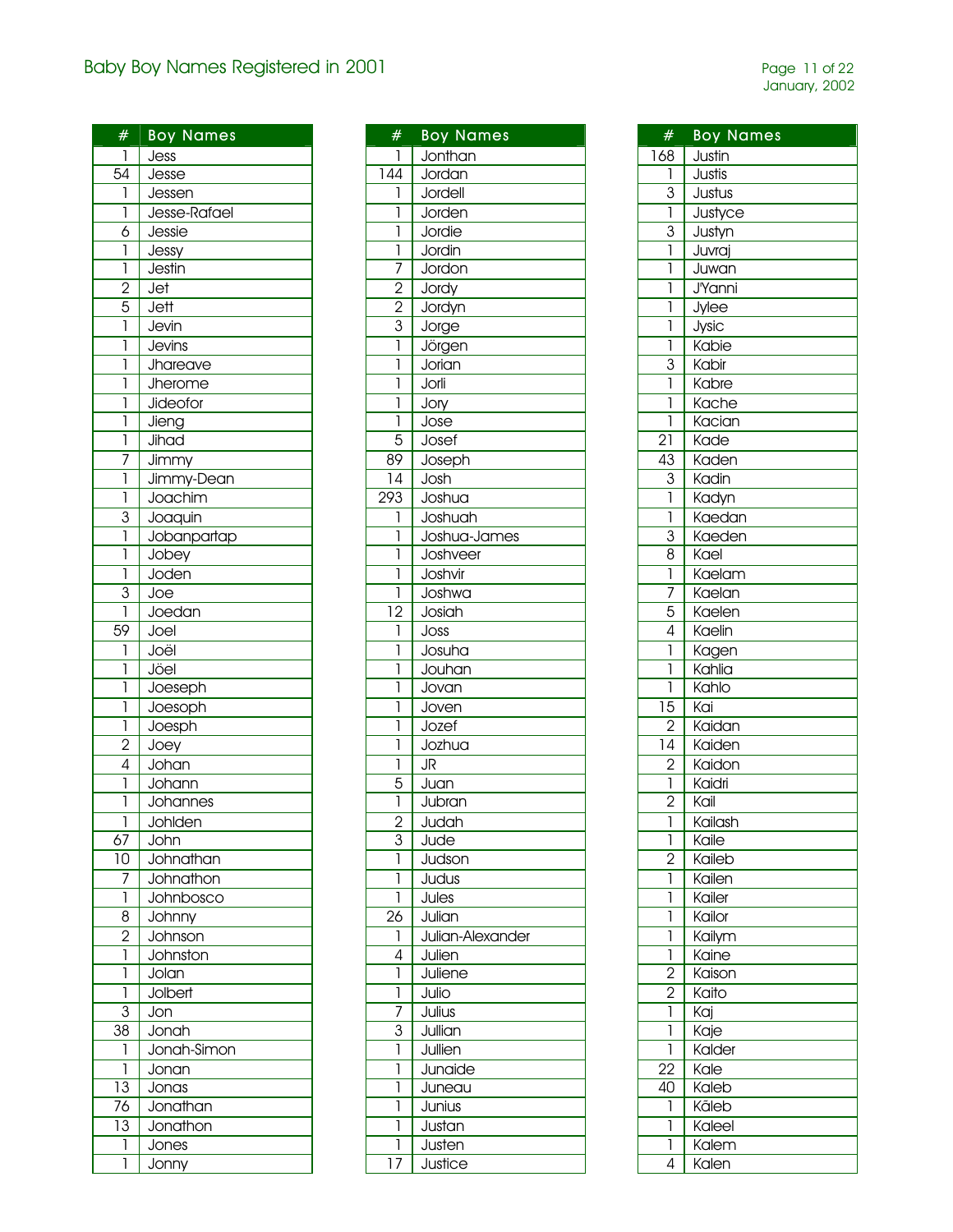| #                       | <b>Boy Names</b>         |
|-------------------------|--------------------------|
| 1                       | Kaleo                    |
| ī                       | Kalhelm                  |
| $\overline{2}$          | Kalib                    |
| $\overline{\mathbf{I}}$ | Kalid                    |
| 1                       | Kalied                   |
|                         |                          |
| 1                       | Kalin                    |
| 1                       | Kallen                   |
| $\overline{2}$          | Kallum                   |
| ī                       | Kalo                     |
| 1                       | Kalub                    |
| 1                       | Kalum                    |
| 1                       | Kalven                   |
| 1                       | Kalvin                   |
| 1                       | Kalyn                    |
|                         |                          |
| 1                       | Kamel                    |
| $\overline{\mathbf{I}}$ | Kamen                    |
| ī                       | Kameran                  |
| $\overline{2}$          | Kameron                  |
| ľ                       | Kamil                    |
| 1                       | Kamrin                   |
| 11                      | Kane                     |
| 1                       | Kanyon                   |
|                         |                          |
| 1                       | Kapil                    |
| 1                       | Kar                      |
| 1                       | Karam                    |
| 1                       | Karamvir                 |
| 4                       | Karan                    |
| $\overline{1}$          | Karandeep                |
| ī                       | Karanjot                 |
| $\overline{2}$          | Karim                    |
| $\overline{3}$          | Karl                     |
| ī                       | Karlos                   |
| $\overline{2}$          | Karsen                   |
|                         |                          |
| 8                       | Karson                   |
| ľ                       | Karter                   |
| 1                       | Kartik                   |
| 1                       | Kasen                    |
| $\overline{2}$          | Kasey                    |
| 6                       | Kash                     |
| 1                       | Kashif                   |
| 1                       | Kasper                   |
| 4                       | Kassem                   |
| 1                       | Kasten                   |
|                         |                          |
| 1                       | $\overline{\text{Kato}}$ |
| 1                       | Kavery                   |
| 1                       | Kavin                    |
| 1                       | Kavishna                 |
| 1                       | Kaya                     |
| 1                       | Kayaljeet                |
| 1                       | Kaydan                   |
| 14                      | Kayden                   |
| 1                       |                          |
|                         | Kayen                    |
| 1                       | Kayl                     |
| 1                       | Kaylan                   |

| #               | <b>Boy Names</b> |
|-----------------|------------------|
|                 | Kayle            |
| $\frac{5}{2}$   | Kayleb           |
|                 | Kaylen           |
| ī               | Kaylib           |
| Ī               | Kaylin           |
| 1               | Kaylobe          |
| 1               | Kaylon           |
| $\overline{2}$  | Kaylub           |
| 1               | Kaylum           |
| 1               | Kaymen           |
| 1               | Kaysen           |
| 1               | Kaysideon        |
| 1               | Kayson           |
| 1               | Keadyn           |
| $\overline{13}$ | Keagan           |
| $\overline{2}$  | Keagen           |
| 1               | Keaghan          |
| 1               | Kean             |
| 1               | Keanan           |
|                 |                  |
| 1<br>1          | Keane            |
| 4               | Keanon           |
|                 | Keanu            |
| 1               | Kear             |
| Ī               | Kearton          |
| 14              | Keaton           |
| $\overline{34}$ | Keegan           |
| 1               | Keein            |
| ī               | Keel             |
| $\overline{2}$  | Keelan           |
| 1               | Keelin           |
| 1               | Keeling          |
| 14              | Keenan           |
| 1               | Keenen           |
| 1               | Keenon           |
| 1               | Keeran           |
| 1               | Keerat           |
| 1               | Keeshon          |
| 1               | Keeton           |
| 1               | Keeyan-Ali       |
| 1               | Kegan            |
| 1               | Kegean           |
| 1               | Keifer           |
| 3               | Keigan           |
| 1               | Keigen           |
| 1               | Keil             |
| 1               | Keipher          |
| 4               | Keiran           |
| 1               | Keisean          |
| 8               | Keith            |
| 1               | Kela             |
| $\overline{c}$  | Kelan            |
| $\overline{2}$  | Keldon           |
| ī               | Kellan           |
| $\overline{2}$  | Kellen           |

| #              | <b>Boy Names</b> |
|----------------|------------------|
| I              | Kelley           |
| ī              | Kells            |
| $\overline{5}$ | Kelly            |
| ī              | Kelly-Rae        |
|                | Kelsey           |
| $\frac{3}{1}$  | Keltan           |
| $\overline{2}$ | Kelten           |
| $\overline{6}$ | Kelton           |
| ī              | Kelty            |
| 8              | Kelvin           |
| ī              | Keman            |
| ī              | Kemp             |
| $\overline{2}$ | Ken              |
| ī              | Kenan            |
| 1              | Kendal           |
| 1              | Kendall          |
| 1              | Kendel           |
| 1              | Kendell          |
| 1              | Kendle           |
| 1              | Kendrick         |
| ľ              |                  |
| ľ              | Kenn<br>Kennedi  |
|                |                  |
| ī              | Kennedy          |
| $\overline{8}$ | Kenneth          |
| $\overline{6}$ | Kenny            |
| $\overline{6}$ | Kent             |
| 4              | Kenton           |
| ī              | Kenya            |
| 3              | Keon             |
| ī              | Kerrick          |
| 1              | Kerry            |
| ľ              | Keshaun          |
| 1              | Kessler          |
| 1              | Keston           |
| 1              | Keto             |
| ı              | Ketsana          |
| 58             | Kevin            |
| 1              | Kevindeep        |
| 1              | Keyano           |
| 1              | Keygan           |
| 1              | Keynan           |
| 1              | Keyston          |
| 1              | Khael            |
| 1              | Khalaf           |
| 1              | Khaldoon         |
| 1              | Khale            |
| 4              | Khaled           |
| 1              | Khalib           |
| $\overline{3}$ | Khalid           |
| $\overline{3}$ | Khalil           |
| 1              | Khall            |
| 1              | Khang            |
| 1              | Khari            |
| 1              | Khay <u>a</u>    |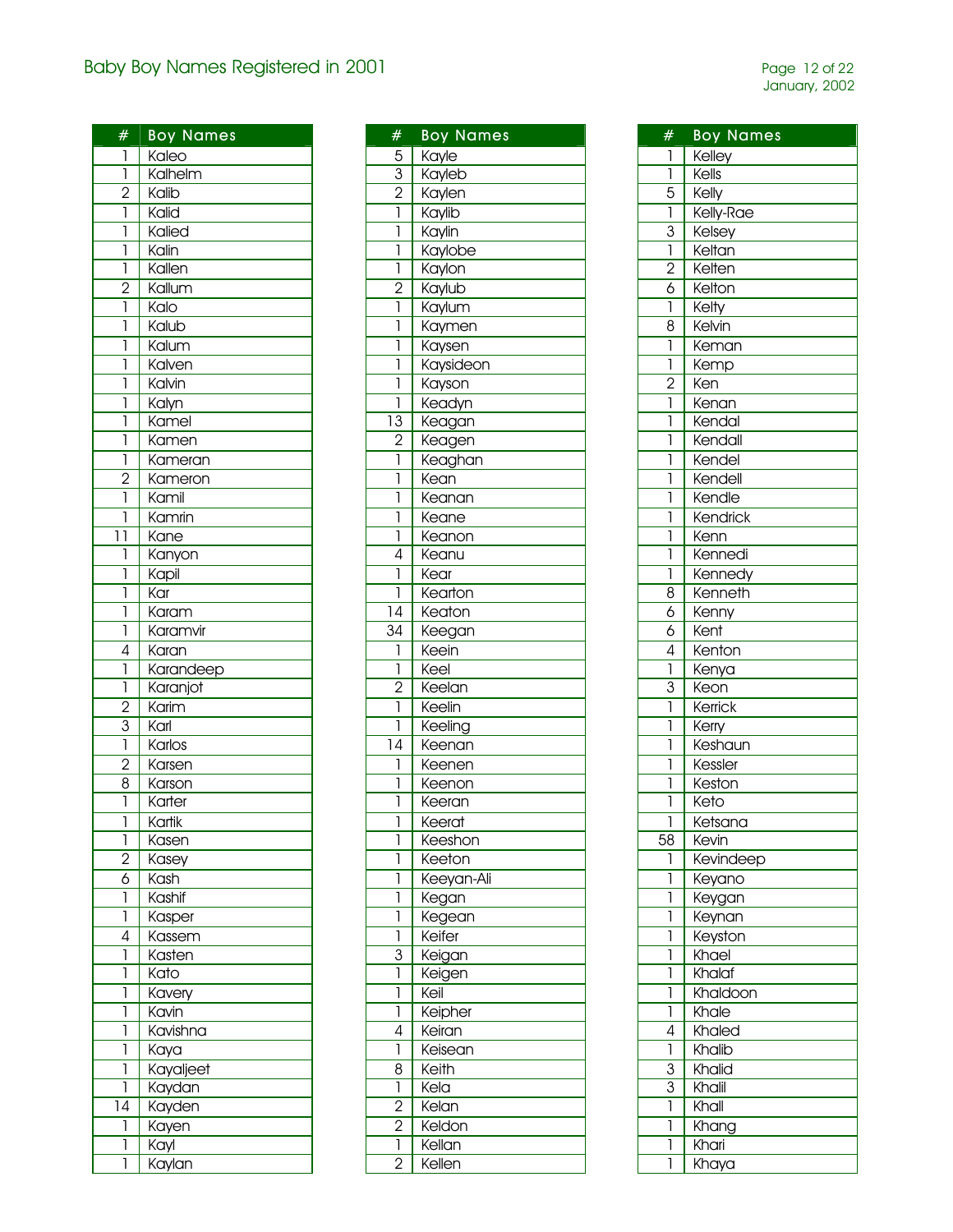| $\overline{\#}$         | <b>Boy Names</b>        |
|-------------------------|-------------------------|
|                         | Khishan                 |
| 1<br>ľ                  | <b>Khoi</b>             |
| 1                       | Khrystian               |
| 1                       |                         |
| 1                       | Khurrum                 |
| 4                       | Khyver                  |
| 1                       | Kia <u>n</u>            |
|                         | Kiano                   |
| 1<br>1                  | Kiedon                  |
| 1                       | Kiegan<br>Kielan        |
|                         |                         |
| 1                       | Kien                    |
| 1                       | Kienan                  |
| $\overline{2}$          | Kier                    |
| $\overline{26}$         | Kieran                  |
| $rac{3}{1}$             | Kiernan                 |
|                         | Kierran                 |
| 1                       | Kieth                   |
| 1                       | Killian                 |
| 1                       | King                    |
| $\overline{\mathbf{I}}$ | Kingston                |
| ī                       | $\overline{\text{Kip}}$ |
| $\overline{3}$          | Kirby                   |
| ī                       | Kiril                   |
| 3                       | Kirk                    |
| ī                       | Kirklan                 |
| ī                       | Kirklin                 |
| 1                       | Kirklind                |
| 1                       | Kiron                   |
| 1                       | Kiros                   |
| 1                       | Kit                     |
| 1                       | Kiya                    |
| 1                       | Kiyan                   |
| 1                       | Kiyoshia                |
| 1                       | <b>Kizik</b>            |
| $\overline{2}$          | Kjell                   |
| 1                       | Knox                    |
| $\overline{2}$          | Koal                    |
| 1                       | Koalby                  |
| 26                      | Kobe                    |
| 1                       | Kobi                    |
| 1                       | Kobie                   |
| 9                       | Koby                    |
| 1                       | Kodan                   |
| 1                       | Kodey                   |
| 1                       | Kodi                    |
| 1                       | Kodie                   |
| 11                      | Kody                    |
| 1                       | Koen                    |
| 1                       | Kohen                   |
| 3                       | Kohl                    |
| 1                       | Koji                    |
| 1                       | Kok                     |
| 1                       | Kolbie                  |
| 16                      | Kolby                   |
|                         |                         |

| #              | <b>Boy Names</b>  |
|----------------|-------------------|
| 1              | Kolbyn            |
| 8              | Kole              |
| $\overline{1}$ | Kolsen            |
| 1              | Kolten            |
| 1              | Koltin            |
| 10             | Kolton            |
| 1              | Koltyn            |
| 1              | Kon               |
|                |                   |
| 1<br>1         | Kona              |
|                | Konary            |
| 1              | Kong              |
| $\overline{3}$ | Konner            |
| $\overline{4}$ | Konnor            |
| ī              | Konor             |
| 4              | Konrad            |
| 1              | Konstantinos      |
| 1              | Kor               |
| 1              | Korben            |
| 4              | Korbin            |
| 1              | Korbyn            |
| 1              | Kord              |
| 1              | Korey             |
| l              | Korman            |
| l              | Koupland          |
| 1              | Kourin            |
| 1              | Kourosh           |
| 1              | <b>Krishneel</b>  |
| 13             | Kristian          |
| 1              | <b>Kristofer</b>  |
| 1              | Kristoffer        |
| 7              | Kristopher        |
| 1              | Krystian          |
| 1              | Krystoff          |
| 1              | <b>Krystopher</b> |
| 1              | Kullin            |
| ī              |                   |
| 1              | Kulveer           |
| 6              | Kuoth<br>Kurt     |
|                |                   |
| 7              | Kurtis            |
| 1              | Kuryn             |
| 1              | Kwayd             |
| 1              | Ky                |
| 1              | Kyan              |
| 1              | Kyatt             |
| 4              | Kye               |
| 1              | Kyein             |
| I              | Kyell             |
| 1              | Kyiiyo            |
| 1              | Kylayne           |
| 130            | Kyle              |
| $\overline{2}$ | Kylen             |
| ן ן            | Kyler             |
| 2              | Kynan             |
| 1              | Kyre              |

| #                   | Boy Names  |
|---------------------|------------|
| 1                   | Kyren      |
| 1                   | Kyrus      |
| ľ                   | Kyrzstof   |
| 1                   | Kyver      |
| l                   | Kyzer      |
| 1                   | Kyzic      |
| 8                   | Lachlan    |
| 1                   | Lain       |
| 3                   | Laine      |
| 1                   | Laird      |
|                     | Laith      |
| $\overline{2}$<br>1 |            |
|                     | Lake       |
| 1                   | Lakota-Ray |
| 1                   | Lali       |
| 1                   | Lamar      |
| 1                   | Lammy      |
| 1                   | Lan        |
| $\overline{3}$      | Lance      |
| ľ                   | Lancelot   |
| 1                   | Landen     |
| 1                   | Landis     |
| 19                  | Landon     |
| $\mathbf{I}$        | Landyn     |
| $\overline{19}$     | Lane       |
| 1                   | Langdon    |
| 1                   | Langton    |
| $\overline{2}$      | Laramie    |
| 1                   | Larenz     |
| 5                   | Larry      |
| 6                   | Lars       |
| 1                   | Larsen     |
| 1                   | Latherus   |
| 1                   | Latrel     |
| $\overline{2}$      | Latrell    |
| 1                   | Laurence   |
| ı                   | Laurentius |
| 1                   | Lauriel    |
| 1                   | Laween     |
| 1                   | Lawrence   |
| $\overline{2}$      | Lawson     |
| 1                   | Layden     |
| 1                   | Layn       |
| 9                   | Layne      |
| 4                   | Layton     |
| $\overline{2}$      | Lazarus    |
| 1                   | Le         |
| 1                   | Leagan     |
| 1                   | Leam       |
| 1                   | Leandro    |
| 1                   | Lebo       |
| 3                   | Lee        |
| 1                   | Leiam      |
| $\overline{2}$      | Leif       |
| $\overline{2}$      | Leigh      |
|                     |            |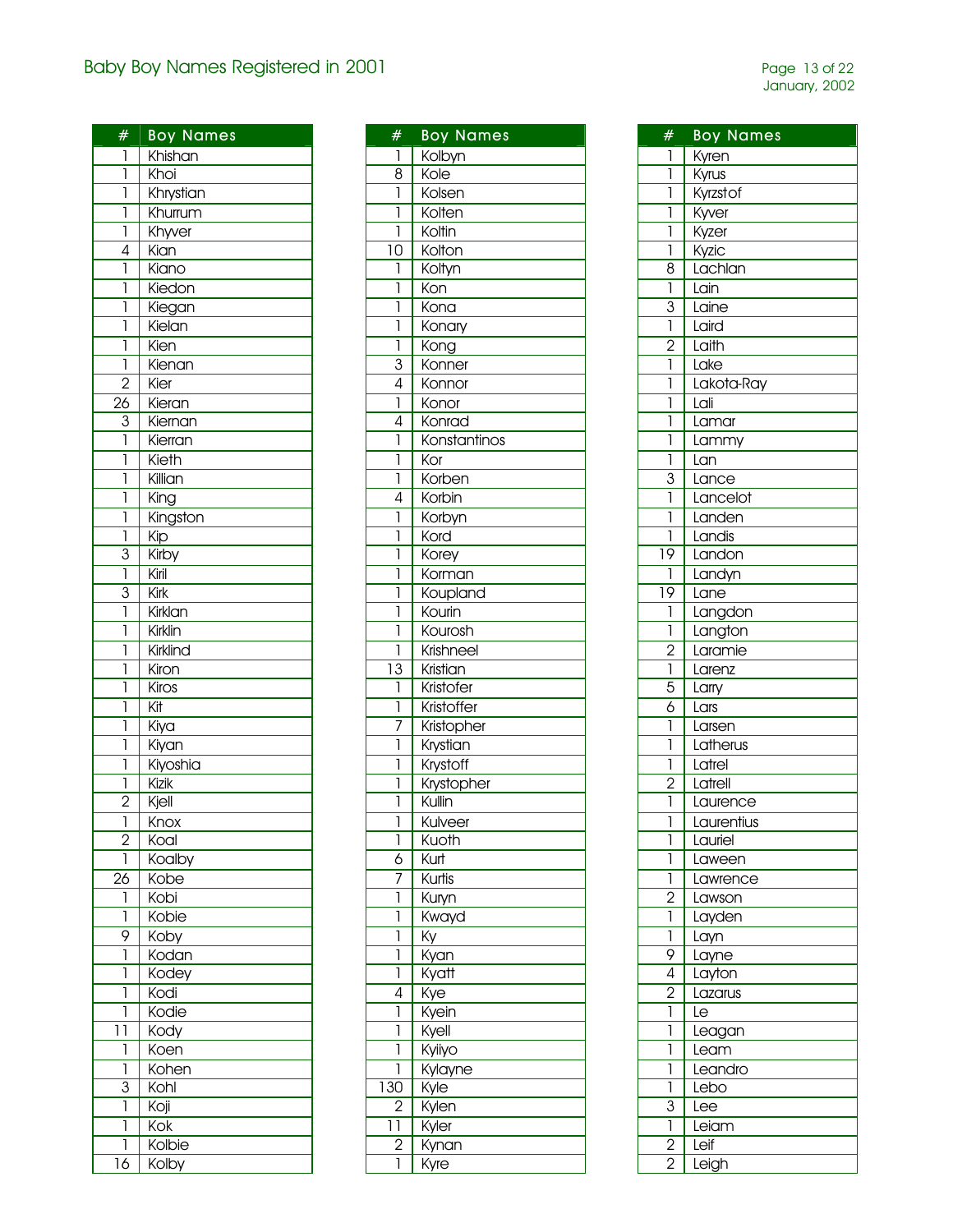| #                       | <b>Boy Names</b> |
|-------------------------|------------------|
| 1                       | Leim             |
| $\overline{1}$          | Lemmy            |
| $\overline{\mathbb{I}}$ | Lenard           |
| $\overline{1}$          | Lendenn          |
| $\overline{1}$          | Lennox           |
| 9                       | Leo              |
| $\overline{2}$          | Leon             |
|                         |                  |
| $\frac{3}{3}$           | Leonard          |
|                         | Leonardo         |
|                         | Léonidas         |
| $\overline{\mathbf{I}}$ | Leroy            |
| $\overline{3}$          | Lester           |
| ľ                       | Lethan           |
| ī                       | Leuven           |
| $\overline{55}$         | Levi             |
| $\mathbf{I}$            | Leví             |
| $\overline{1}$          | Levi-Dale        |
| $\overline{1}$          | Levy             |
| ī                       | Levyn            |
| $\overline{1}$          |                  |
|                         | Lewend           |
| 4                       | Lewis            |
| 1                       | Lezane           |
| 168                     | Liam             |
| 1                       | Liep             |
| 1                       | Life             |
| 9                       | Lincoln          |
| 1                       | Linus            |
| $\overline{\mathbb{I}}$ | Livtar           |
| ī                       | Llewis           |
| $\mathbf{I}$            | Lliam            |
| $\overline{2}$          | Lloyd            |
| $\overline{\mathbf{I}}$ | Locheland        |
| $\overline{2}$          | Lochlan          |
| ī                       | Lodie            |
| ī                       | Loel             |
| 1                       |                  |
| 17<br>7                 | Loewen<br>Logan  |
| 1                       |                  |
|                         | Logun            |
| 1<br>1                  | Lonan<br>London  |
| 1                       | Longda           |
|                         |                  |
| $\overline{2}$          | Lorenz           |
| 4                       | Lorenzo          |
| Ī                       | Louie            |
| 7                       | Louis            |
| ī                       | Lourik           |
| $\frac{1}{2}$           | Lovedeep         |
| 1                       | Lovre            |
| 1                       | Luan             |
| 1                       | Lubbertus        |
| 3                       | Luc              |
| 5                       | Luca             |
| 86                      | Lucas            |
| 1                       | Lucias           |
|                         |                  |

| #              | <b>Boy Names</b> |
|----------------|------------------|
| 1              | Luckis           |
| ī              | Lucky            |
| ī              | Lucus            |
|                | Luigi            |
| $\frac{2}{3}$  | Luis             |
|                | Luis-Antonio     |
| 4              | Luka             |
|                |                  |
| 21             | Lukas            |
| 1              | Lukash           |
| 68             | Luke             |
| 1              | Lukian           |
| 1              | Lukiss           |
| 1              | Lukus            |
| 1              | Lunden           |
| 1              | Luukas           |
| 1              | Luvraj           |
| $\mathbf{I}$   | Lyam             |
| $\overline{2}$ | Lyle             |
| $\overline{5}$ | Lynden           |
| 1              | Lyndin           |
| 5              |                  |
| 1              | Lyndon           |
|                | Lynele           |
| 1              | Maahir           |
| 1              | Maar             |
| 1              | Maaz             |
| 1              | MacCoy           |
| $\overline{3}$ | <b>MacGregor</b> |
| 1              | Macgregor        |
| ī              | Machar           |
| l              | Macintosh        |
| 1              | MacIntyre        |
| 1              | <b>Mack</b>      |
| 19             | Mackenzie        |
| 5              | MacKenzie        |
| 1              | Mackenzy         |
| 1              | <b>Mackinley</b> |
| 1              | Maclain          |
| 1              | Maclean          |
| 1              | Macyn            |
| 1              | Maddux           |
| 1              | Maden            |
|                |                  |
| 1              | Madhav           |
| 1              | <b>Madis</b>     |
| $\overline{2}$ | Madison          |
| 1              | Madut            |
| 1              | Maël             |
| 1              | Magiir           |
| 1              | Magnus           |
| 1              | Maguire          |
| 1              | Mahaz            |
| 1              | Mahdi            |
| 1              | Maher            |
| 1              | Mahikpreet       |
| 1              | Mahlon           |
|                |                  |

| #              | <b>Boy Names</b> |
|----------------|------------------|
| 1              | Mahmood          |
| $\overline{3}$ | Mahmoud          |
| ī              | Mahnuv           |
|                |                  |
| 3              | Maison           |
| 1              | Majid            |
| 1              | Majur            |
| 1              | Makae            |
| 1              | Makai            |
| 1              | Makenzie         |
| 1              | Makhy            |
| 1              | Makore           |
| 1              | Maksim           |
| $\overline{2}$ | Malachi          |
| 1              | Malakhi          |
| 8              | Malcolm          |
| 1              | Malcom           |
| 1              | Maleki           |
| 1              | <b>Malik</b>     |
| 1              | Malirue          |
| 1              | Malkalm          |
| 1              | <b>Malyk</b>     |
| 1              | Manbinder        |
|                |                  |
| 1              | Manbir           |
| $\overline{2}$ | Manjot           |
| ī              | Manny            |
| $\overline{2}$ | Manraj           |
| 1              | Manroop          |
| 1              | Mansfield        |
| ľ              | Manvir           |
| 1              | Manzil           |
| 14             | Marc             |
| 2              | Marcel           |
| 1              | Marcell          |
| 1              | Marcelle         |
| 1              | Marcellus        |
| ı              | Marcelo          |
| 9              | Marco            |
| 50             | Marcus           |
| 1              | Mardi            |
| 1              | Marino           |
| 2              | Mario            |
| 1              | Marion           |
| 44             | <b>Mark</b>      |
| 1              | <b>Markell</b>   |
| 1              | Marki            |
| 1              | Markian          |
| 4              | Marko            |
|                | Mark-Olivier     |
| 1              |                  |
| 5              | Markus           |
| 1              | <b>Marley</b>    |
| 1              | Marlow           |
| 1              | Marouf           |
| 1              | Marquell         |
| 1              | Marshal          |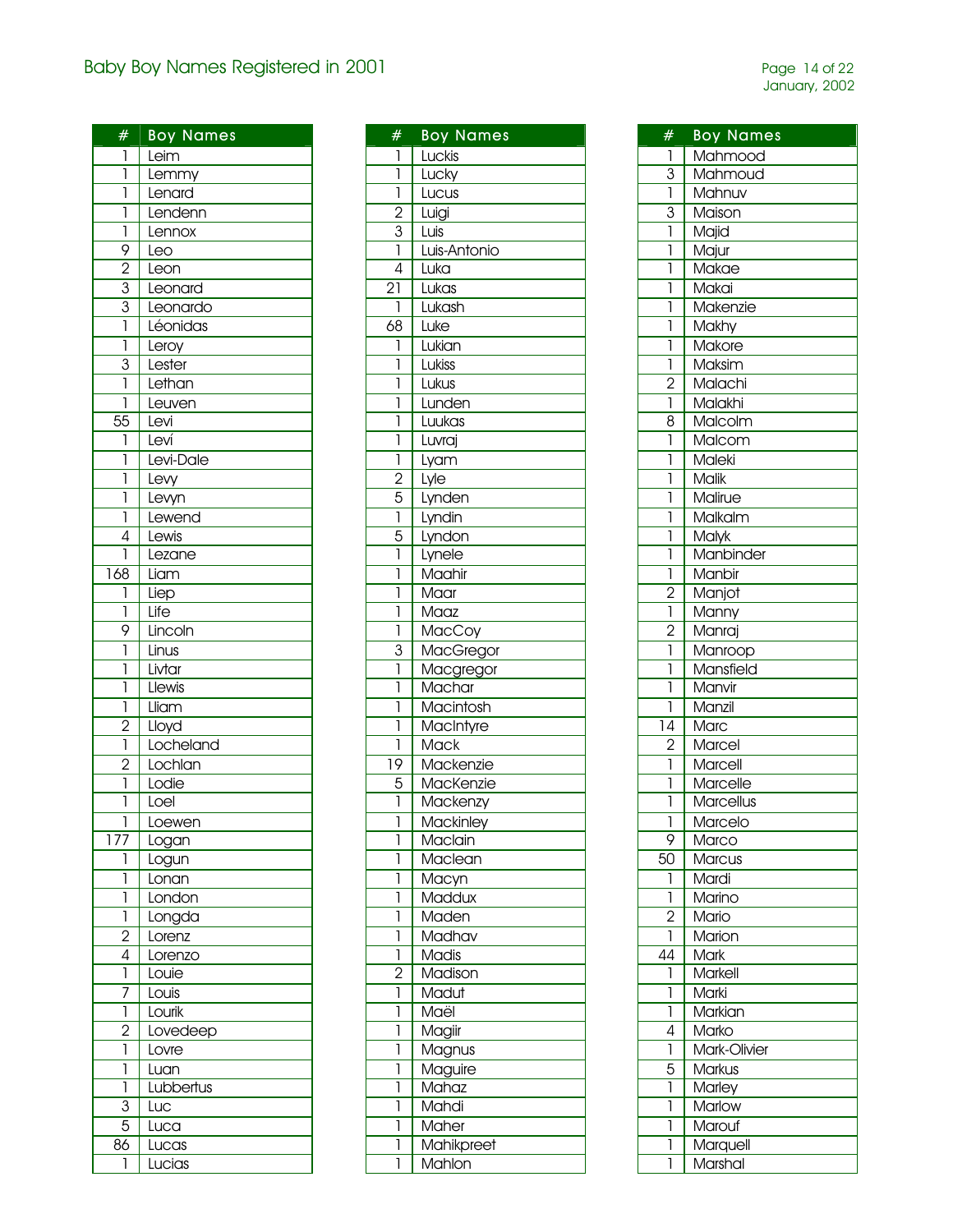| #               | <b>Boy Names</b> |
|-----------------|------------------|
| 14              | Marshall         |
| $\mathbf{I}$    | Mart             |
| $\mathbf{1}$    | Marten           |
| $\overline{13}$ | <b>Martin</b>    |
| $\mathbf{I}$    | Maru             |
| $\overline{2}$  | Marvin           |
| $\overline{1}$  | Marwan           |
| ī               | Maryk            |
| 1               | Masan            |
| $\overline{2}$  | Masen            |
|                 |                  |
| 81              | Mason            |
| 1               | Mataen           |
| 8               | Mateo            |
| 1               | Mateus           |
| ľ               | Matheson         |
| 1               | <b>Matheus</b>   |
| $\overline{36}$ | <b>Mathew</b>    |
| 6               | <b>Mathias</b>   |
| $\overline{8}$  | Mathieu          |
| $\frac{2}{ }$   | <b>Matias</b>    |
| ī               | Matías           |
| $\overline{2}$  | Matisse          |
| $\mathbf{I}$    | <b>Matrick</b>   |
| 3               | Matt             |
| 12              | Matteo           |
| 1               | Matthais         |
| 277             | <b>Matthew</b>   |
| 6               | Matthias         |
| $\overline{3}$  | Matthieu         |
| $\overline{4}$  | Mattias          |
| $\mathbf{I}$    |                  |
| 1               | Mattieu          |
|                 | Matty            |
| 1               | Matush           |
| 1               | Maurice          |
| 1               | Mauricio         |
| 1               | Maven            |
| $\overline{2}$  | Maverick         |
| 20              | Max              |
| 1               | Maxamillion      |
| 1               | Maxem            |
| 11              | Maxim            |
| $\overline{2}$  | Maxime           |
| 7               | Maximilian       |
| 1               | Maximiliano      |
| 1               | Maximillian      |
| 1               | Maximo           |
| 7               | Maximus          |
| 1               | Maxmilian        |
| 1               | Maxmillian       |
| 1               | Maxon            |
| 1               | Maxtin           |
| 1               | Maxton           |
| 32              | Maxwell          |
| 1               |                  |
|                 | Mayen            |

| #              | <b>Boy Names</b> |
|----------------|------------------|
| I              | Mayson           |
| 1              | Mazen            |
| 1              | Mazin            |
| 1              | M'Basi           |
| 1              | McCoy            |
| 1              | <b>McDad</b>     |
| 1              | Mckail           |
| 3              | McKenzie         |
| 1              | McKinnon         |
| 1              | Medi             |
| 1              | Mehtaab          |
| 1              | Mekhi            |
| 1              | Mekian           |
| 1              | Melfert          |
| 3              | Melvin           |
| $\overline{2}$ | Memphis          |
| ľ              | Mercedes         |
| 1              | Merek            |
| 1              | Mereno           |
| 1              |                  |
|                | Merick<br>Merle  |
| 1<br>4         |                  |
|                | Merrick          |
| 1              | Mervin           |
| 1              | Metro            |
| 1              | Mexx             |
| 9              | Micah            |
| 1              | Micaiah          |
| 157            | Michael          |
| 1              | Michal           |
| 24             | Micheal          |
| 1              | Mickael          |
| 1              | Mickal           |
| 1              | Mickial          |
| 1              | Micky            |
| 6              | Miguel           |
| ة              | Mika             |
| 1              | Mikael           |
| 1              | Mikail           |
| $\overline{c}$ | Mike             |
| $\overline{c}$ | Mikeal           |
| 1              | Mikealo          |
| 1              | Mikhail          |
| 1              | Mikias           |
| 1              | Mikki            |
| 1              | Miklo            |
| 1              | Mikulas          |
| 3              | Milan            |
| 7              | Miles            |
| 1              | Miljan           |
| 1              | Miller           |
| 2              | Milos            |
| 1              | Ming-Jie         |
| I              | Minh             |
| 1              | Mipham           |

| #                       | <b>Boy Names</b>  |
|-------------------------|-------------------|
| 1                       | Miranden          |
| 1                       | Mircea            |
| ľ                       | $Mir\overline{6}$ |
|                         |                   |
| 1                       | Miroslav          |
| 1                       | Mitchael          |
| 5                       | Mitchel           |
| 56                      | Mitchell          |
| 1                       | Mitchie           |
| 1                       | Moaaz             |
| 1                       | Mo'ad             |
| l                       | Moamelle          |
| 1                       | Moayed            |
| $\overline{\mathbf{I}}$ | Modeste           |
| $\overline{5}$          | Mohamad           |
| 14                      | Mohamed           |
| 5                       | Mohammad          |
| 1                       | Mohammd           |
| 17                      | Mohammed          |
| 1                       | Mohamud           |
| 1                       | Mohick            |
| 1                       | Mohummad          |
| 1                       | Momin             |
|                         |                   |
| 1                       | Monder            |
| $\overline{2}$          | Montana           |
| ī                       | Monte             |
| 1                       | Morayo            |
| 1                       | Morcos            |
| 32                      | Morgan            |
| 1                       | Morgen            |
| 1                       | Morphuis          |
| 1                       | Moses             |
| 1                       | Mou               |
| 1                       | Mouhamad          |
| 1                       | Moustfa           |
| 1                       | Mozes             |
| 3                       | Muhammad          |
| 1                       | Muhammed          |
| 1                       | Muhammet          |
| 1                       | Mujahid           |
| 1                       | Mukendi           |
| 1                       | Multizem          |
| 1                       | Muriaz            |
| 1                       | Murray            |
| 1                       | Murtaaz           |
| 1                       | Musa              |
| 1                       | Mushtaba          |
| 1                       | Mustaba           |
| 4                       | Mustafa           |
| 1                       | Mustapha          |
| 1                       |                   |
|                         | Myguel            |
| 1                       | Mykosha           |
| 14                      | <b>Myles</b>      |
| 1                       | Myron             |
| 1                       | <u>Naaman</u>     |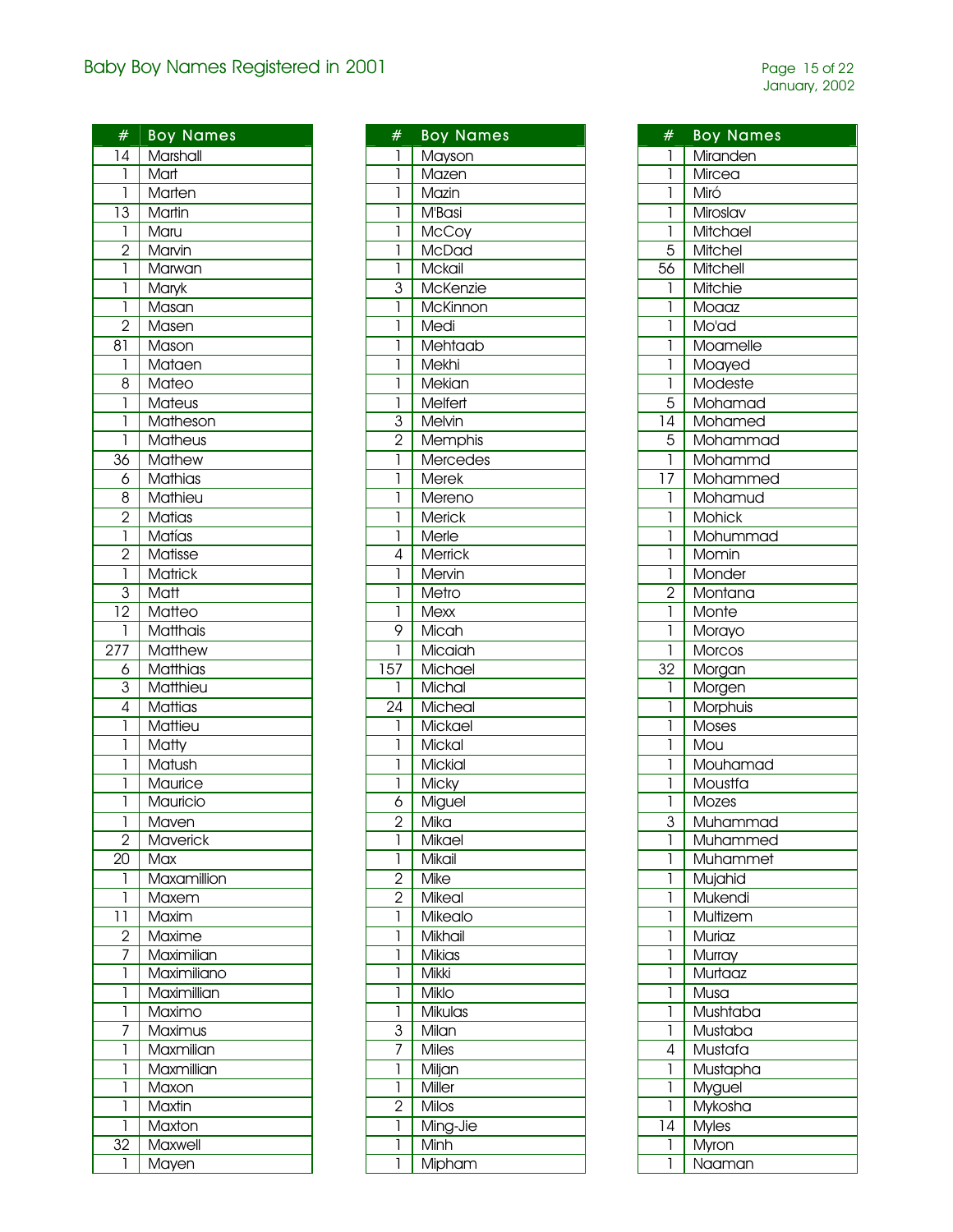| #                | <b>Boy Names</b> |
|------------------|------------------|
|                  |                  |
| ı                | Nabeel           |
| 1                | Nadeem           |
| ľ                | Nader            |
| ľ                | Naethan          |
| ľ                | Nahkoma          |
| ľ                | Nahum            |
| ľ                | Naiel            |
| 1                | Naithen          |
| ľ                | Naji             |
| ľ                | Najim            |
| ī                | Nakoda           |
| ī                | Nalesh           |
| ī                | Naman            |
| ľ                | NaNa             |
| ī                | Naphtali         |
|                  |                  |
| $\overline{4}$   | Nash             |
| $\overline{1}$   | Nashten          |
| $\frac{3}{2}$    | Natan            |
|                  | Nate             |
| $\overline{146}$ | Nathan           |
| $\overline{4}$   | Nathanael        |
| $\overline{1}$   | Nathaneal        |
| $\overline{1}$   | Nathaneil        |
| ī                | Nathanel         |
| $\overline{5}$   | Nathanial        |
| $\overline{38}$  | Nathaniel        |
| ī                | Nathanyal        |
| 7                | Nathen           |
| ī                | Nathon           |
| ľ                | Navdip           |
| Ī                | Navid            |
| ī                | Navjit           |
| $\overline{2}$   |                  |
| ī                | Navkaran         |
|                  | Navneet          |
| ı                | Navneil          |
| 1                | Navshan          |
| ī                | Nazeh            |
| 1                | Nealon           |
| l                | <b>Neely</b>     |
| 7                | Neil             |
| 1                | Nelson           |
| 1                | Neo              |
| 1                | Neshko           |
| 1                | Nestor           |
| 1                | Nethan           |
| $\overline{2}$   | Nevada           |
| 1                | Nevan            |
| 1                | Newo-lyiniw      |
| l                | Ngoc             |
| l                | Niall            |
| 1                |                  |
|                  | Niccolas         |
| 205              | Nicholas         |
| 1                | Nicholaus        |
| 1                | Nicholli         |

| #                                | <b>Boy Names</b> |
|----------------------------------|------------------|
| 5                                | <b>Nick</b>      |
| $\overline{2}$                   | Nicklas          |
| 1                                | Nicklaus         |
| 1                                | Nicko            |
| 12                               | Nickolas         |
| 1                                | Nicky            |
| 1                                | Nicodemous       |
| 1                                | Nicola           |
| 1                                | Nicolaas         |
| $\overline{2}$                   | Nicolai          |
| 36                               | Nicolas          |
| 1                                | Niel             |
| 5                                | Nigel            |
| 1                                | Nigosis          |
| $\overline{2}$                   | Nikhil           |
| 1                                | Nikita           |
| 1                                | Nikko-Johan      |
| 1                                | Nikkolas         |
| 1                                | Niklas-Jack      |
|                                  |                  |
| 1                                | Niko             |
| $\overline{2}$<br>$\overline{2}$ | Nikola           |
|                                  | Nikolai          |
| 17                               | Nikolas          |
| 1                                | Nikolaus         |
| 1                                | Nimesh           |
| $\overline{2}$                   | Nimrat           |
| 1                                | Niraj            |
| 1                                | Nissim           |
| 1                                | Nitish           |
| 1                                | Nixon            |
| 1                                | Nizar            |
| 135                              | Noah             |
| 1                                | Noble            |
| 6                                | Noel             |
| $\overline{53}$                  | Nolan            |
| $\overline{c}$                   | Nole             |
| 1                                | Nolen            |
| 2                                | Nolin            |
| 1                                | Noneel           |
| 1                                | Noor             |
| 7                                | Norman           |
| 1                                | Nour-Edean       |
| 1                                | Novada           |
| 1                                | Nubal            |
| 1                                | Nuer             |
| 1                                | Nydell           |
| 1                                | Obehi            |
| 1                                | Obiedah          |
| 1                                | Ocean            |
| 1                                | Ogooluwakunmi    |
| 1                                | Okal             |
| 1                                | Olfatullah       |
| 13                               | Oliver           |
| $\overline{2}$                   | Olivier          |
|                                  |                  |

| #<br><b>Boy Names</b><br>Olyn<br>1<br>$\overline{14}$<br>Omar |  |
|---------------------------------------------------------------|--|
|                                                               |  |
|                                                               |  |
| ī<br>Omarr                                                    |  |
| Omer                                                          |  |
| $\frac{2}{1}$<br>Omey                                         |  |
| l<br>Onkar                                                    |  |
| 1<br>Opemipo                                                  |  |
| 1<br>Orazio                                                   |  |
| Ī<br>Orest                                                    |  |
| ī<br>Orin                                                     |  |
| Orion                                                         |  |
| $\frac{2}{1}$<br>Orrin                                        |  |
| $\overline{6}$<br>Oscar                                       |  |
| $\overline{1}$<br>Oshea                                       |  |
| Oshé-Mustafa<br>1                                             |  |
| $\overline{O}$ skar<br>1                                      |  |
| ľ<br>Osman                                                    |  |
| 1<br>Osmond                                                   |  |
| $\overline{2}$<br>Ossama                                      |  |
| ī<br>$\overline{O}$ tis                                       |  |
| Owain<br>1                                                    |  |
| Oways<br>ľ                                                    |  |
| 68<br>Owen                                                    |  |
| $\overline{Oz}$<br>1                                          |  |
| Ozze<br>1                                                     |  |
| Ozzy<br>1                                                     |  |
| Ī<br>Pabjit                                                   |  |
| ī<br>Pacean                                                   |  |
| 3<br>Pacey                                                    |  |
| 1<br>Paceyn                                                   |  |
| l<br>Paden                                                    |  |
| 1<br>Palmer                                                   |  |
| 1<br>Paolo                                                    |  |
| Paras                                                         |  |
| $\frac{2}{1}$<br>Parbir                                       |  |
| 1<br><b>Paris</b>                                             |  |
| 1<br>Park                                                     |  |
| 63<br>Parker                                                  |  |
| 1<br>Parks                                                    |  |
| 1<br>Parmandeep                                               |  |
| $\overline{2}$<br>Parmveer                                    |  |
| 1<br>Parmvir                                                  |  |
| 1<br>Partap                                                   |  |
| $\overline{2}$<br>Parteek                                     |  |
| ī<br>Parth                                                    |  |
| $\overline{3}$<br>Pascal                                      |  |
| Patric<br>1                                                   |  |
| $\overline{42}$<br>Patrick                                    |  |
| Patryc-Khang<br>1                                             |  |
| Patryk<br>1                                                   |  |
| $\overline{2}4$<br>Paul                                       |  |
|                                                               |  |
|                                                               |  |
| 1<br>Paval<br>1<br>Pawanjot                                   |  |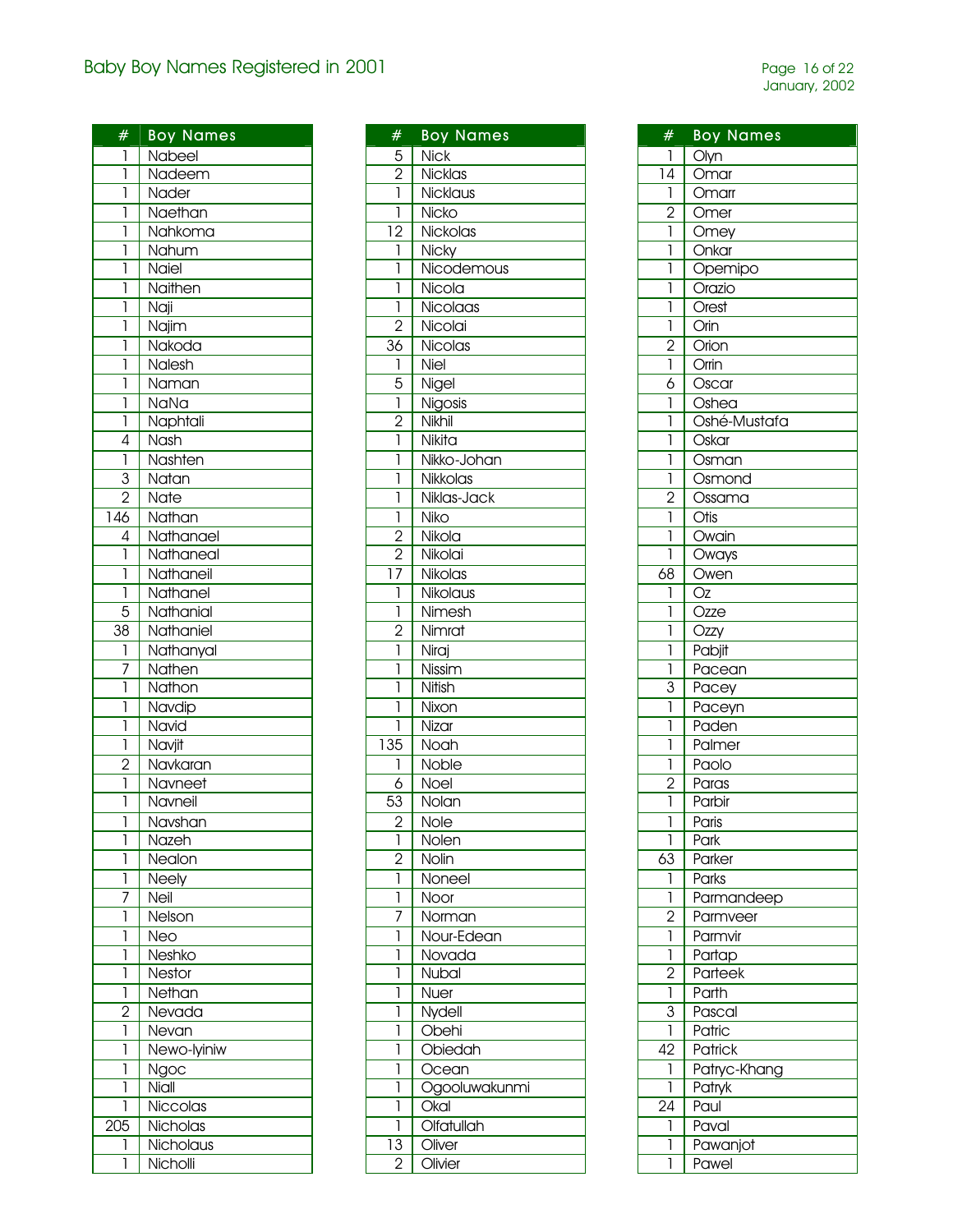| #               | <b>Boy Names</b> |
|-----------------|------------------|
| $\frac{3}{1}$   | Paxton           |
|                 | Payden           |
| ī               | Payne            |
| $\mathbf{I}$    | Payson           |
| $\overline{13}$ | Payton           |
| $\mathbf{I}$    | Pearse           |
| $\overline{2}$  | Pedro            |
| ī               | Peirce           |
| ī               | Pelvain          |
| $\overline{1}$  | Peregrine        |
| $\overline{2}$  | Perry            |
| $\overline{33}$ | Peter            |
| $\mathbf{I}$    | Peterson         |
| $\overline{7}$  | Peyton           |
| ī               | Pheonix          |
| $\overline{2}$  | Phi              |
| $\overline{12}$ | Philip           |
| $\overline{10}$ | Phillip          |
| 7               | Phoenix          |
|                 | Pierce           |
| $\frac{5}{1}$   | Piercen          |
| $\overline{3}$  | Pierre           |
| 1               | Pierson          |
| $\overline{2}$  | Pieter           |
| 1               | Pieter-Hendrik   |
| 1               | Piran            |
| 1               | Piyesis          |
| 1               | Prabhjot         |
| 1               | Prabhnoor        |
| 1               | Prabhvir         |
| 1               | Pravdeep         |
| 1               | Preet            |
| 16              | Preston          |
| 1               | Prince           |
| 1               | Prithvi          |
| 1               | Pritpal          |
| 1               | Psalm            |
| 1               | Pukhraj          |
| 1               | Puneet           |
| 1               | Qasim            |
| 1               | Qasimali         |
| 1               | Q'ielon          |
| $\overline{c}$  | Quade            |
| 6               | Quaid            |
| 1               | Quanah           |
| 1               | Quenten          |
| 4               | Quentin          |
| 1               | Quincey          |
| 3               | Quincy           |
| 30              | Quinn            |
| 1               | Quinncy          |
| 1               | Quintan          |
| 4               | Quinten          |
| 9               | Quinton          |
|                 |                  |

| #                                | <b>Boy Names</b> |
|----------------------------------|------------------|
| $\overline{2}$                   | Quoc             |
| $\overline{1}$                   | Quynton          |
| 1                                | Rabei            |
| ľ                                | Rache            |
| l                                | Radik            |
| l                                | Radwan           |
| 1                                | Rae              |
| 1                                | Raedyn           |
|                                  |                  |
| $\overline{2}$<br>$\overline{2}$ | Raegan<br>Rafael |
|                                  |                  |
| 1                                | Rafid            |
| 1                                | Rahall           |
| 1                                | Raheem           |
| 1                                | Rahim            |
| $\overline{5}$                   | Rahul            |
| ī                                | Raian            |
| $\overline{4}$                   | Raiden           |
| 1                                | Raider           |
| ī                                | Raigen           |
| 3                                | Raine            |
| ī                                | Rainne           |
| 1                                | Raistlin         |
| $\overline{2}$                   | Rajan            |
| 1                                | Rajandeep        |
| 1                                | Rajen            |
| l                                | Rajman           |
| l                                | Rajpreet         |
| l                                | Rajun            |
| l                                | Rajveer          |
| l                                |                  |
|                                  | Rajvir           |
| 1<br>1                           | Rakib            |
|                                  | Ralph            |
| 1                                | Ramandeep        |
| 1                                | Ramanjit         |
| 3                                | Rami             |
| 1                                | Ramnel           |
| 1                                | Ramon            |
| 1                                | Ramone           |
| 1                                | Ramsey           |
| 1                                | Ramy             |
| 1                                | Rand             |
| 1                                | Randal           |
| $\overline{2}$                   | Randall          |
| 1                                | Randel           |
| 1                                | Randle           |
| $\overline{c}$                   | Randolph         |
| 6                                | Randy            |
| 1                                | Rani             |
| 1                                | Ranvir           |
| 1                                | Raouf-Khaled     |
| $\overline{c}$                   | Raphael          |
| 1                                | Raquel           |
| 1                                | Rasean           |
| 1                                | Rashaun          |
|                                  |                  |

| #               | <b>Boy Names</b> |
|-----------------|------------------|
|                 |                  |
| I               | Rassal           |
| 1               | Ratik            |
| 3               | Raven            |
| 1               | Ravikash         |
| 1               | Ravneat          |
| 1               | Ravtej           |
| l               | Rawad            |
| 1               | Rawand           |
| 1               | Rawlie           |
| 1               | Ray              |
| 1               | Rayal            |
| 1               | Rayan            |
| 4               | Rayden           |
| 1               | Raye             |
| 1               | Rayelin          |
| 1               | Raymark          |
| 1               | Raymon           |
| 15              | Raymond          |
| 1               | Raymonn          |
| 4               | Rayne            |
| 1               | Raynold          |
| 1               | Rayth            |
|                 |                  |
| l               | Razi             |
| l               | Raziq            |
| 1               | Reace            |
| 1               | Reade            |
| 1               | Reagan           |
| 1               | Rèal             |
| 1               | Redar            |
| $2\overline{6}$ | Reece            |
| $\mathbf{3}$    | Reed             |
| $\overline{3}$  | Reegan           |
| $\overline{2}$  | Rees             |
| $\overline{15}$ | Reese            |
| $\overline{3}$  | Regan            |
| 1               | Reginald         |
| 24              | Reid             |
| 1               | Reiley           |
| 3               | <b>Reilly</b>    |
| 1               | Reily            |
| 1               | Reimar           |
| 1               | Reino            |
| 1               | Reis             |
| 1               | Rem              |
| 1               | Remington        |
| 1               | Remmy            |
| $\overline{2}$  | Remy             |
| 1               | Renal            |
| l               | René             |
| l               | Renier           |
| 1               | Renner           |
| 1               | Rennie           |
| 1               | Reno             |
| 1               |                  |
|                 | Renzo            |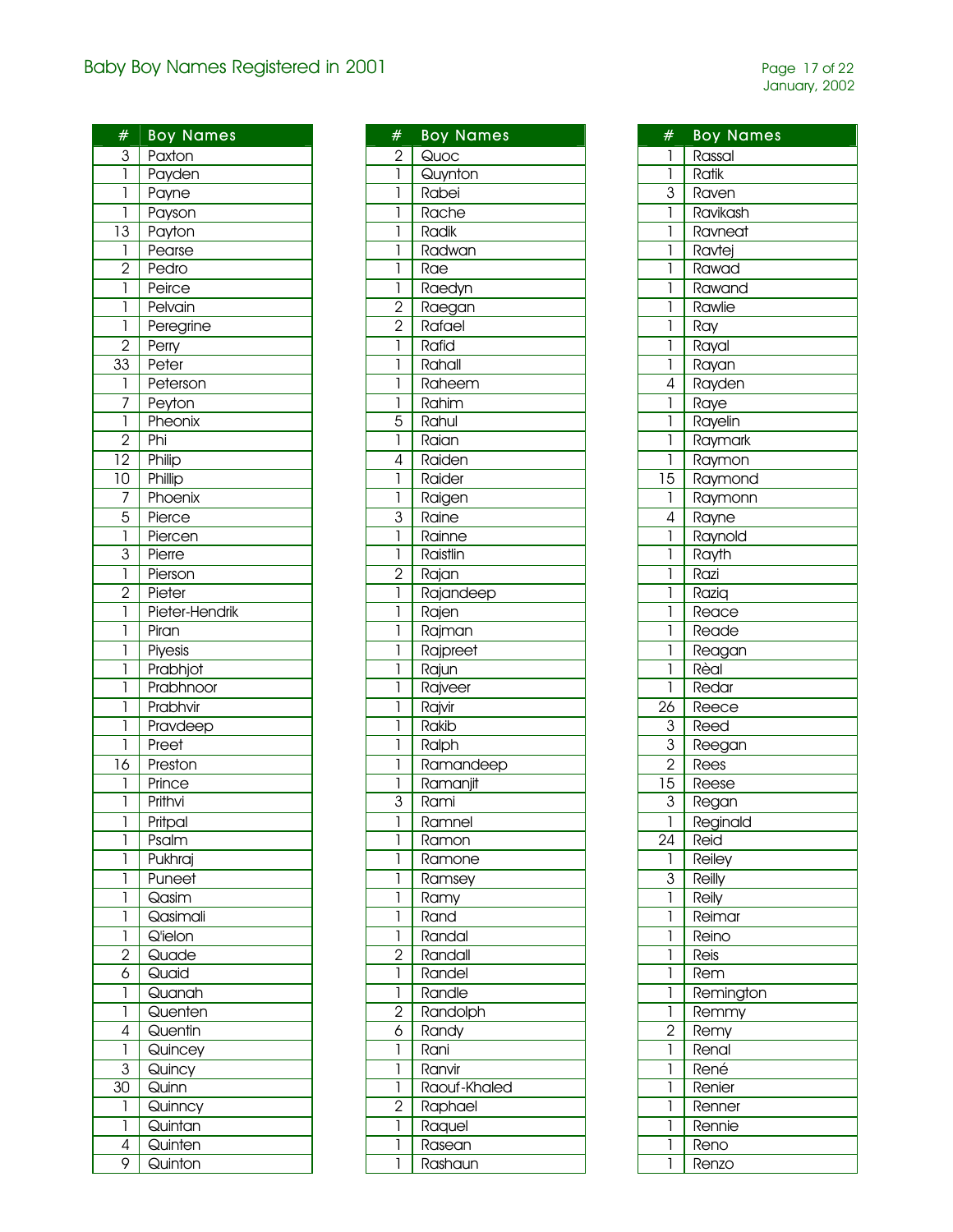|                     | <b>Boy Names</b> |
|---------------------|------------------|
| #                   |                  |
| 1                   | Reo              |
| $\overline{5}$      | Reuben           |
| 1                   | Rewan            |
| $\overline{2}$      | Rex              |
| $\overline{1}$      | Reynaldo         |
| ī                   | Reynel           |
| Ī                   | Rhet             |
| 9                   | Rhett            |
| 1                   | Rhonan           |
| 1                   | Rhyan            |
| $\overline{1}$      | Rhye             |
| $\overline{7}$      | Rhys             |
| $\overline{2}$      | Rhyse            |
| 1                   | Rhyum            |
| 1                   | Riann            |
| $\overline{c}$      | Ricardo          |
| $\overline{27}$     | Richard          |
|                     | Richmond         |
| $\frac{2}{1}$       | <b>Rick</b>      |
| $\overline{3}$      | <b>Ricky</b>     |
| ī                   | Ricky-Lee        |
| 1                   | Rico             |
| 1                   | Rida             |
| 1                   | Rider            |
| 3                   | Ridge            |
| $\overline{2}$      | Ridley           |
| 1                   |                  |
| 1                   | Ridwan           |
|                     | Riel             |
| 134                 | Riley            |
| 1                   | Rilind           |
| 1<br>$\overline{2}$ | Rinesh           |
|                     | Rio              |
| 1                   | Rishab           |
| 1                   | Rishawn          |
| 1                   | Rishi            |
| 1                   | Rishveer         |
| 1                   | Ritik            |
| 4                   | River            |
| 1                   | Rixon            |
| 3                   | Roan             |
| 1                   | Roarke           |
| 1                   | Robbee           |
| 63                  | Robert           |
| 1                   | Roberto          |
| 5                   | Robin            |
| 1                   | Robinpal         |
| 1                   | Robson           |
| $\overline{c}$      | Rocco            |
| 1                   | Roccwell         |
| $\overline{2}$      | Rocky            |
| 4                   | Rodney           |
| 4                   | Rodolfo          |
| 1                   | Rodrigo          |
| 1                   | Roen             |
|                     |                  |

| #              | <b>Boy Names</b> |
|----------------|------------------|
| $\overline{2}$ | Rogan            |
| $\overline{3}$ | Roger            |
| $\overline{2}$ | Rohan            |
| ī              | Rohdell          |
| $\overline{1}$ | Rohin            |
| 4              | Rohit            |
| 1              | Roland           |
| 1              | Rolando          |
| 1              | Rolland          |
| 1              | Rollie           |
| 5              | Roman            |
| 1              | Romel            |
| $\overline{3}$ | Romeo            |
| 1              | Romie            |
| 1              | Ron              |
| $\overline{5}$ | Ronald           |
| 6              | Ronan            |
| 1              | Ronel            |
| 1              | Ronelle          |
| l              | Ronesh           |
| l              | Ronik            |
| l              | Ronin            |
|                |                  |
| 1              | Ronnie           |
| 1              | Ronny            |
| 1              | Ronson           |
| $\overline{2}$ | Rori             |
| 1              | Rorie            |
| 6              | Rory             |
| 1              | Roseveer         |
| 1              | Rosh             |
| 1              | Roshaan          |
| 1              | Roshan           |
| 7              | Ross             |
| 1              | Rousseau         |
| 8              | Rowan            |
| Ī              | Rowen            |
| 1              | Rownin           |
| 3              | Roy              |
| 1              | Royal            |
| $\overline{2}$ | Royce            |
| 1              | Ruay             |
| $\overline{3}$ | Ruben            |
| $\overline{3}$ | Rudy             |
| 1              | Rueben           |
| 1              | Russel           |
| $\overline{8}$ | Russell          |
| 206            | Ryan             |
| $\overline{c}$ | Ryden            |
| 9              | Ryder            |
| 1              | Rydice           |
| 1              | Rye              |
| 1              | Ryen             |
| 5              | Ryker            |
| 28             | Rylan            |

| $\#$                                | <b>Boy Names</b>  |
|-------------------------------------|-------------------|
|                                     | <b>Ryland</b>     |
| $rac{6}{2}$ $rac{2}{4}$ $rac{4}{1}$ | Ryle              |
|                                     | Rylee             |
|                                     | Rylen             |
|                                     | Rylend            |
| $\overline{35}$                     |                   |
| $\overline{4}$                      | Ryley             |
|                                     | Rylie             |
| 1                                   | Rylin             |
| ī                                   | Rylun             |
| ī                                   | Rynal             |
| $\frac{2}{1}$                       | Ryne              |
|                                     | Ryo               |
| ī                                   | Ryzelle           |
| ī                                   | Saab              |
| $\frac{2}{1}$                       | Saad              |
|                                     | Saa'd             |
| $\frac{5}{1}$                       | Sabastian         |
|                                     | Sacha             |
| ī                                   | Sachdev           |
| ľ                                   | Sachman           |
| ľ                                   | Saddler           |
| ľ                                   | Sadek             |
| ī                                   | Sadeg             |
| ī                                   | Sadiq             |
| 1                                   | Saef              |
| 1                                   | Safford           |
| 1                                   | Safwan            |
| ľ                                   | Sagan             |
| 5                                   | Sage              |
| ī                                   | Sagen             |
| ī                                   | Sahail            |
| 7                                   | Sahil             |
| 1                                   | Sai               |
| 1                                   | Said              |
| 1                                   | Saif              |
|                                     |                   |
| ı                                   | Saleem            |
| 1                                   | Salem             |
| 1                                   | Salo              |
| 1                                   | Salton            |
| 1                                   | Salvatore         |
| 10                                  | Sam               |
| 1                                   | Samdeesh          |
| 1                                   | Sameel            |
| 3                                   | Sameer            |
| 1                                   | Sameh             |
| 1                                   | Samer             |
| 1                                   | Samih             |
| 1                                   | Samin             |
| $\overline{3}$                      | Samir             |
| l                                   | Sampson           |
| 4                                   | Samson            |
| $\overline{2}$                      | Samual            |
| $\overline{127}$                    | Samuel            |
| 1                                   | Samuel-Talon-Rope |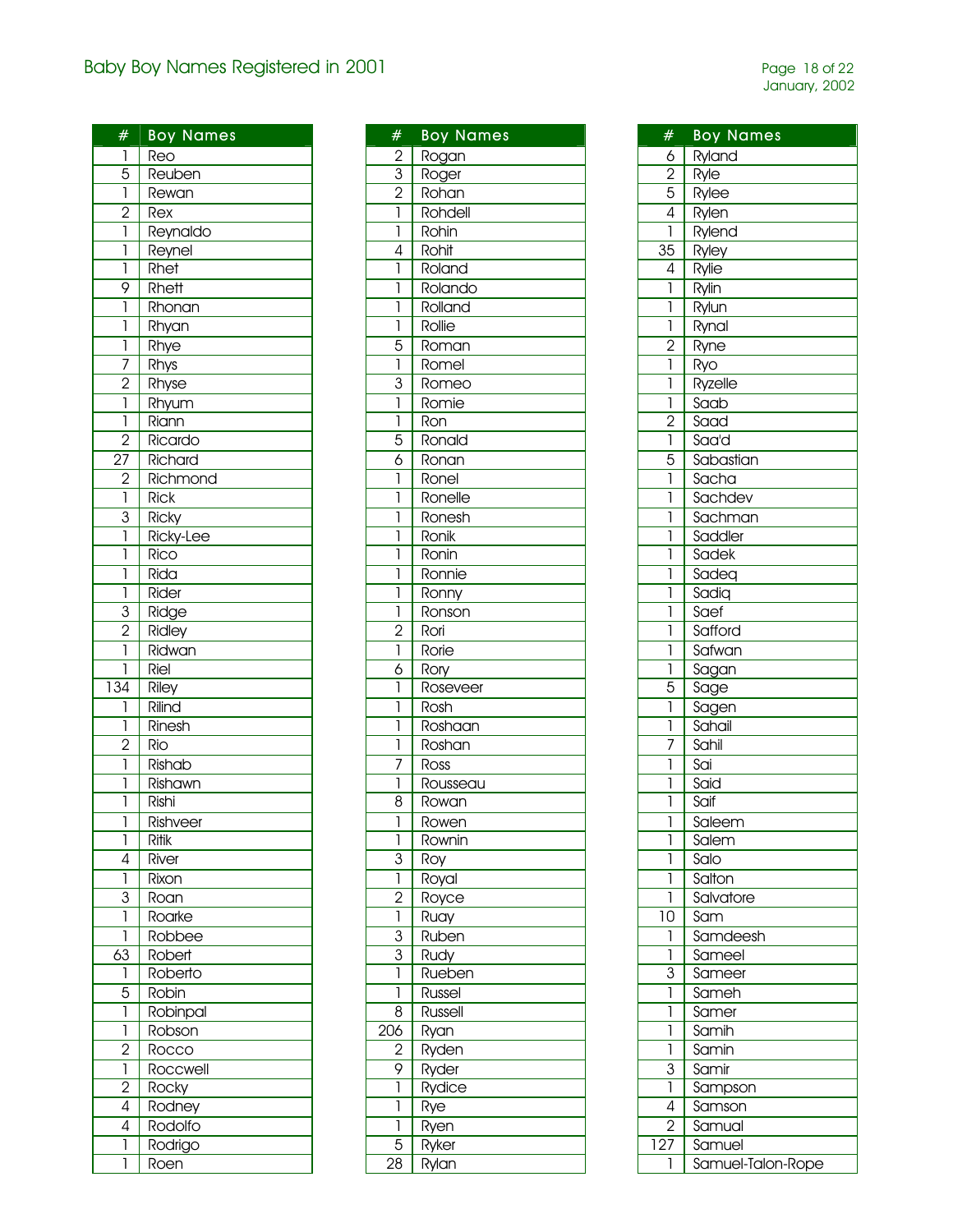| #               | <b>Boy Names</b> |
|-----------------|------------------|
| 1               | Samwise          |
| ī               | Sanchez          |
| $\overline{1}$  | Sandon           |
| ī               | Sanmeet          |
| 1               | Santino          |
| 1               | Sarmad           |
| ī               | Sartaj           |
| $\overline{1}$  | Sartoris         |
|                 | Sasha            |
| $rac{5}{1}$     | Satchel          |
|                 |                  |
| ī               | Sato             |
| ī               | Satyen           |
| ī               | Savastin         |
| ī               | Savaughn         |
| ī               | Saverio          |
| ī               | Savin            |
| $\overline{4}$  | Sawyer           |
| $\overline{1}$  | Saxon            |
| ī               |                  |
|                 | Sayder           |
| ī               | Scot             |
| $\overline{45}$ | Scott            |
| $\overline{4}$  | Seamus           |
| $\overline{56}$ | Sean             |
| ľ               | Sean-Claude      |
| ī               | Sebastain        |
| 41              | Sebastian        |
|                 | Sebastien        |
| $\frac{5}{2}$   | Sébastien        |
|                 | Sebbe            |
| $\overline{1}$  |                  |
|                 | Seconder         |
| ī               | Sehej            |
| ī               | Seiren           |
| ī               | Selwyn           |
| ī               | Sequoia          |
| ī               | Sergey           |
| 1               | Sergio           |
| 79              | Seth             |
| 1               | Sethan           |
| 1               | Seth-Lee         |
| 1               | Seve             |
| 1               | Severin          |
|                 |                  |
| l               | Sevryn           |
| l               | Shaan            |
| l               | Shaanvir         |
| 1               | Shaban           |
| ī               | Shade            |
| $\frac{2}{1}$   | Shaden           |
|                 | Shadi            |
| $\overline{2}$  | Shae             |
| 1               | Shahmeer         |
| 1               | Shaian           |
|                 |                  |
| 1               | Shailendra       |
| 1               | Shaine           |
| 1               | Shakeel          |

| #               | <b>Boy Names</b> |
|-----------------|------------------|
| I               | Shakur           |
| 1               | Shamar           |
| 1               | Shan             |
| 1               | Shandin          |
| $\overline{25}$ | Shane            |
| 1               | Shanley          |
| 1               | Shannon          |
| l               | Shantzton        |
| 1               | Sharaaheel       |
| l               | Sharawi          |
| l               | Shariif          |
| l               | Sharjeel         |
| 1               | Sharnvir         |
| 1               | Sharokh          |
| 1               | Shashank         |
| 1               | Shatan           |
| $\overline{10}$ | Shaun            |
| 1               | Shaw             |
| $\overline{20}$ | Shawn            |
|                 |                  |
| 4               | Shay             |
| 1               | Shayan           |
| ī               | Shayde           |
| 5               | Shayden          |
| ī               | Shaydon          |
| $rac{3}{1}$     | Shaye            |
|                 | Shaylen          |
| 4               | Shayne           |
| 1               | Shaynne          |
| 1               | Shazeb           |
| 1               | Shea             |
| 1               | Shehzaad         |
| 1               | Shehzad          |
| 4               | Shelby           |
| 16              | Sheldon          |
| 1               | Shemor           |
| 1               | Shen             |
| 1               | Sherjeel         |
| 1               | Sherwin          |
| 1               | Shino            |
| 1               | Shiv             |
| 1               | Shiva            |
| 1               | Shivansh         |
| 1               | Shivneet         |
| 1               | Shivneil         |
| 1               | Shiwan           |
| 1               | Shiwon           |
| 1               | Shoma            |
| 1               | Shreddan         |
| 1               | Shrey            |
| 1               | Shunya           |
| 1               | Sidharth         |
| 2               | Sidney           |
| 1               | Sigmund          |
| 8               | Silas            |

| #                       | <b>Boy Names</b> |
|-------------------------|------------------|
| 1                       | Silver           |
| $\overline{1}$          | Silverado        |
| $\overline{2}$          | Silvio           |
| 1                       |                  |
| 34                      | Simeon           |
|                         | Simon            |
| 1                       | Simran           |
| 1                       | Simranjot        |
| 1                       | Simson           |
| 1                       | Sine             |
| 3                       | Singh            |
| 1                       | Sion             |
| 1                       | Sixten           |
| 1                       | Skjel            |
| $\overline{\mathbf{I}}$ | Sky              |
| $\overline{2}$          | Skye             |
| $\overline{12}$         | Skylar           |
| $\overline{12}$         | Skyler           |
| $\mathbf{I}$            | Skylore          |
| 1                       | Slade            |
| 1                       | Sleiman          |
| $\overline{2}$          | Sloan            |
| $\overline{2}$          | Sohaib           |
| ī                       | Sohrab           |
| $\overline{1}$          | Solen            |
| 4                       | Solomon          |
| 1                       | Solon            |
| 1                       | Soon-Won         |
| 4                       | Soren            |
| 80                      | Spencer          |
| 1                       | Spencer-Hayward  |
| 1                       | Srdjan           |
| 7                       | Stanley          |
| 1                       | Stanly           |
| 1                       | Statten          |
| 1                       | Stavon           |
| I                       | Steadman         |
| $\overline{2}$          | Steele           |
| $\overline{8}$          | Stefan           |
| 1                       | Stefano          |
| 1                       | Sten             |
| 3                       | Stephan          |
|                         |                  |
| $\overline{2}$          | Stephane         |
| $\overline{2}0$         | Stephen          |
| 1                       | Sterling         |
| 1                       | Sterlyng         |
| 4                       | Steve            |
| 55                      | Steven           |
| 1                       | Steven-Kirk      |
| 1                       | Stewart          |
| 1                       | Stone            |
| 1                       | Stoney           |
| 4                       | Storm            |
| 1                       | Strachan         |
| 3                       | Stran            |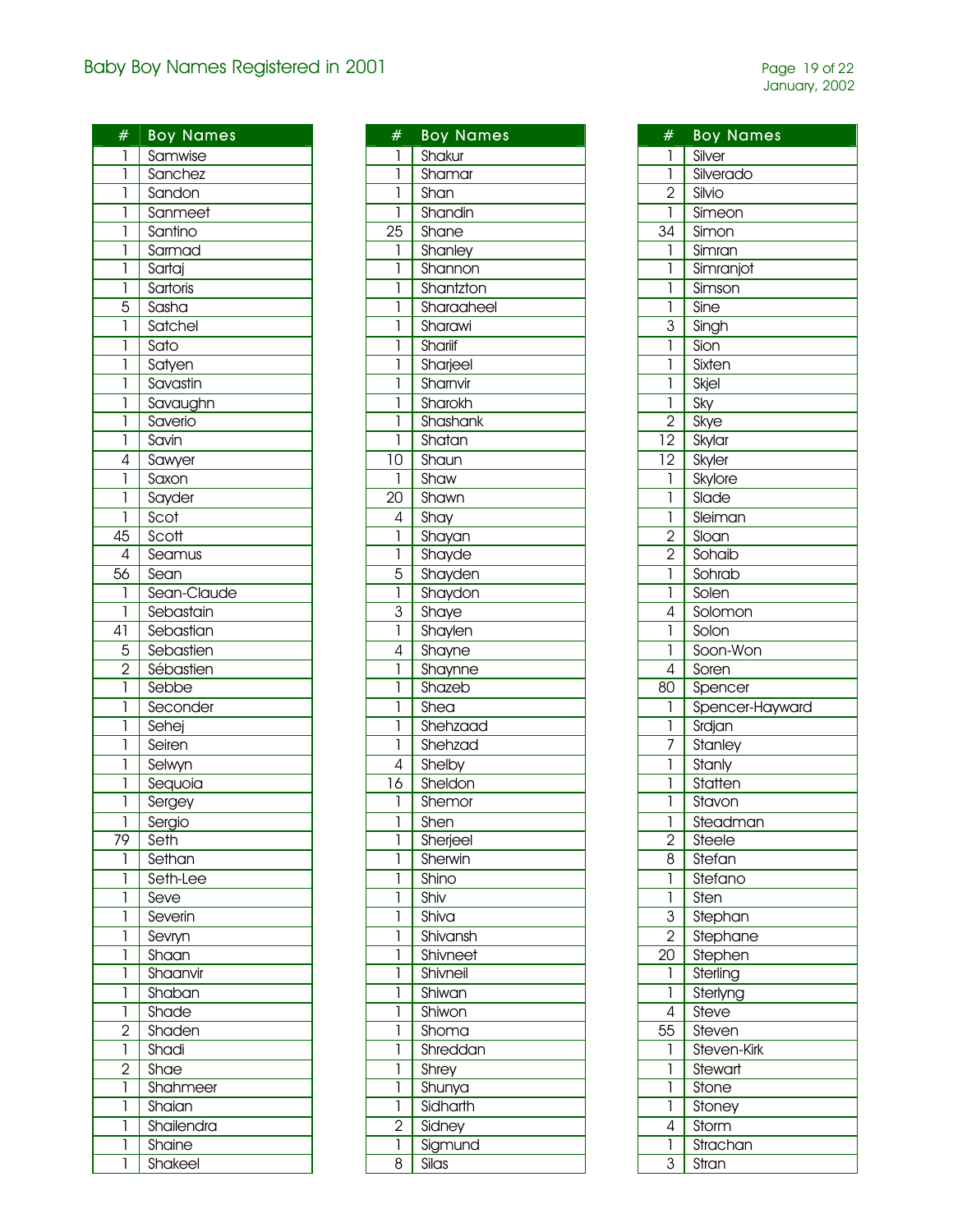| #              | <b>Boy Names</b> |
|----------------|------------------|
| $\overline{1}$ | Stuart           |
| $\overline{1}$ | Sufyan           |
| ī              | Sujeev           |
| ī              | Sukhdip          |
| $\overline{2}$ | Sukhman          |
| $\overline{1}$ | Sukhmohat        |
| $\overline{2}$ | Sukhpal          |
|                | Sukhraj          |
| $rac{3}{1}$    | Sukhvinder       |
| 1              | Suleiman         |
| 1              | Suleyman         |
| $\overline{3}$ | Sullivan         |
| 1              | Sultan           |
| 1              | Sumant           |
| $\overline{2}$ | Sumeet           |
| ī              | Su-Min           |
| 1              | Sumray           |
| 1              | Sundance         |
| 1              | Sunil            |
|                |                  |
| 1              | Sunny            |
| 1              | Sunpreet         |
| $\overline{2}$ | Suraj            |
| 1              | Surinder         |
| 1              | Surkhaab         |
| 1              | Surran           |
| 1              | Surya            |
| 1              | Sutheara         |
| $\frac{1}{2}$  | Sydney           |
| ī              | Sydrek           |
| $\overline{2}$ | Syed             |
| 1              | Sylvain          |
| 1              | Sylvan           |
| ľ              | Sylvin           |
| 1              | Symen            |
| 1              | Symon            |
| 1              | Syrus            |
| 1              | Taber            |
| 1              | Tabneet          |
| 1              | Tac              |
| 1              | Taci             |
| 1              | Tadan            |
| 1              | Tadbir           |
| 1              | Tadeusz          |
| 1              | Tadhg            |
| 1              | Taegan           |
| 1              | Taggert          |
| $\frac{1}{2}$  | Tahir            |
| 6              | Tai              |
| 1              | Taiden           |
| 1              | Tailor           |
| 1              | Tairin           |
| 1              | Tait             |
| 1              | Taite            |
| 1              | Taj              |
|                |                  |

| #              | <b>Boy Names</b> |
|----------------|------------------|
| 1              | Takumi           |
| $\overline{2}$ | Tal              |
| 1              | Talaal           |
| 1              | Talan            |
| 1              | Talbert          |
| 1              | Talen            |
| 1              | Talis            |
| l              | Tallal           |
| l              | <b>Talleiv</b>   |
| 1              | Tallen           |
| 1              | Tallon           |
| 1              | Talmage          |
| 9              | Talon            |
| 1              | Talyb            |
| 1              | Talyn            |
| 1              | Talyor           |
| 1              | Tamaki           |
| 1              | Tan              |
| 1              | Tanis            |
|                |                  |
| 1              | Tanjot           |
| 73<br>1        | Tanner           |
|                | Tanner-James     |
| 1              | Tannor           |
| 1              | Tanush           |
| 1              | Tanvir           |
| 1              | Tao              |
| 1              | Tao-Cecil        |
| 4              | Taran            |
| 1              | Tarandeep        |
| 1              | Taranjot         |
| 1              | Taras            |
| 1              | Tarek            |
| 1              | Tariik           |
| 1              | Tarik            |
| 3              | Tariq            |
| Ī              | Taron            |
| 1              | Tarquin          |
| 1              | Tarrence         |
| 1              | Tarron           |
| 1              | Tarryn           |
| 1              | Tarun            |
| 1              | Taryn            |
| 1              | Tarynce          |
| 9              | Tate             |
| 1              | Taten            |
| $\overline{2}$ | Tatum            |
| 1              | Taven            |
| 1              | Tavian           |
| 1              | Tavin            |
| 1              | Tavio            |
| $\overline{3}$ | Tavis            |
| $\overline{2}$ | Tavish           |
| 1              | Taycen           |
| $\overline{2}$ | Taye             |

| #                       | <b>Boy Names</b> |
|-------------------------|------------------|
| I                       | Tayghen          |
| ľ                       | Taylan           |
| ī                       | <b>Taylen</b>    |
| 9                       | Tayler           |
| 49                      | <b>Taylor</b>    |
| $\overline{\mathbf{I}}$ | Tayne            |
| ī                       | Taysen           |
| $\overline{2}$          | Tayson           |
| ľ                       | Tayte            |
| l                       | Tayven           |
| 1                       | Tayvis           |
| 1                       | Tayvon           |
| 11                      | Teagan           |
| 1                       | Teagen           |
| ľ                       | Teaken           |
| $\overline{3}$          | Ted              |
| $\overline{1}$          | Teddy            |
| ī                       | Tee              |
| $\overline{6}$          | Teegan           |
| ī                       | Teeno            |
| $\overline{2}$          | Tegan            |
| Ì                       | <b>Teghan</b>    |
| 1                       | Teigue           |
| ī                       | Tej              |
| $\overline{2}$          | Tejas            |
| ī                       | Tejbir           |
| 1                       | Tejkaran         |
| 1                       | Tell             |
| 1                       | Tenjin           |
| l                       | Teodor           |
| l                       | <b>Teppei</b>    |
| 1                       | Teran            |
| 1                       | Terek            |
| 1                       | Terence          |
| $\overline{2}$          | Teron            |
| 1                       | Terral           |
| ī                       | Terran           |
| 3                       | Terrance         |
| $\overline{1}$          | Terrek           |
| 4                       | Terrell          |
| $\overline{2}$          | Terren           |
| $\overline{6}$          | Terrence         |
| ī                       | Terren-Nicholas  |
| 1                       | Terrin           |
| 1                       | Terron           |
| 4                       | Terry            |
| 1                       | Teryn            |
| 1                       | Teshawn          |
| 1                       | Tethloach        |
| 1                       | Tex              |
| 1                       | Thaddaeus        |
| 1                       | Thai             |
| 1                       | Thanden          |
| 1                       | Thane            |
|                         |                  |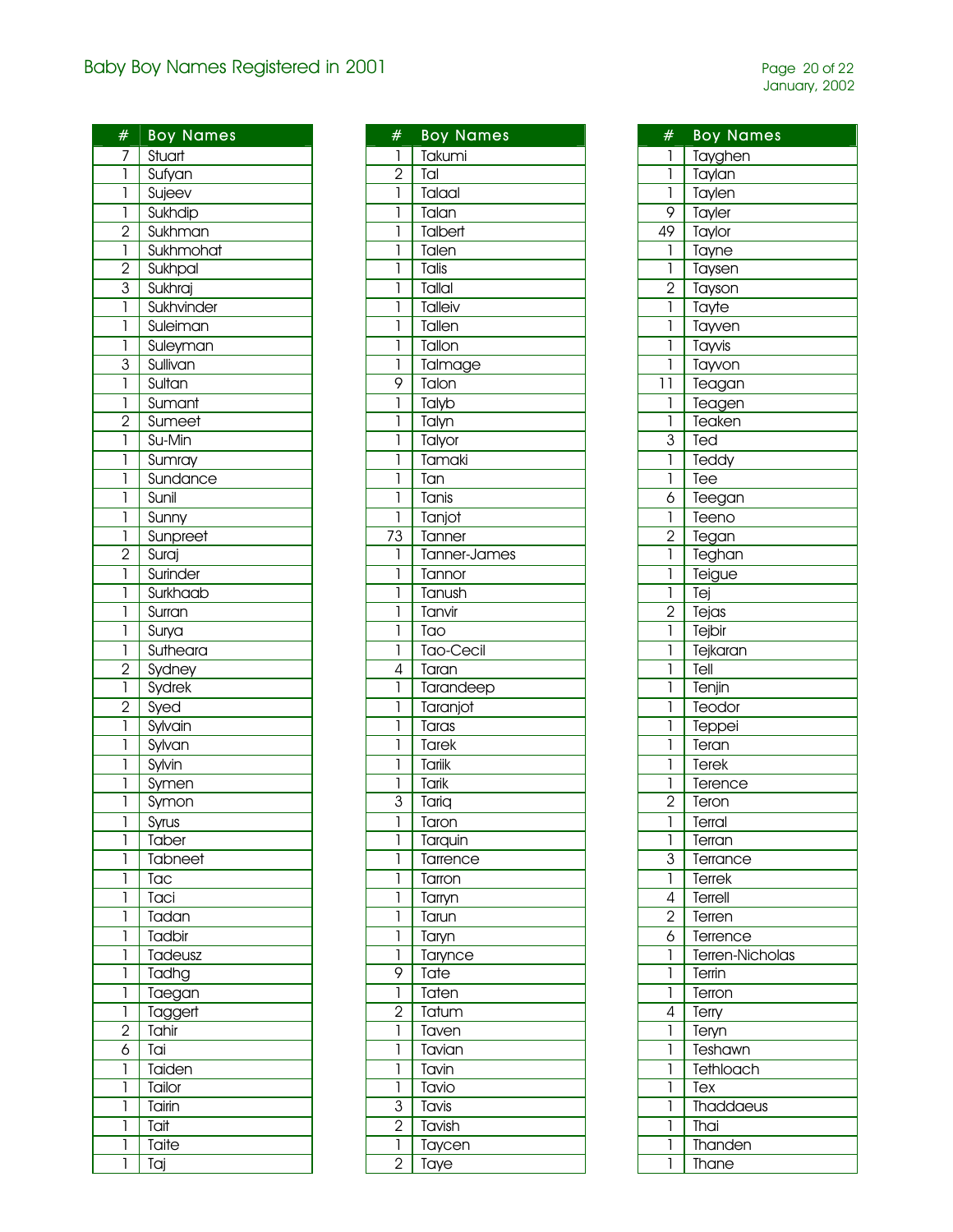| #                                     | <b>Boy Names</b>    |
|---------------------------------------|---------------------|
|                                       |                     |
| $\frac{2}{1}$                         | Thanh<br>Thanh-Nhan |
| ī                                     | Tharn               |
| 1                                     | Tharren             |
| $\overline{2}$                        | Thatcher            |
| $\overline{\mathbf{I}}$               | Thelonious          |
| $\overline{2}$                        | Theo                |
| 10                                    | Theodore            |
| $\begin{array}{c} \hline \end{array}$ | Theophanis          |
| $\overline{1}$                        | Theoren             |
| $\overline{2}$                        | Theoron             |
| $\overline{2}$                        | Theron              |
| ī                                     | Theseus             |
| ľ                                     | Thien               |
| 116                                   | Thomas              |
| 1                                     | Thorn               |
| 1                                     | Thorston            |
| 1                                     | Thudor              |
| 1                                     | Tian                |
| 1                                     | Tical               |
| 1                                     | Tie                 |
| 1                                     | Tiegan              |
| 1                                     | Tiemen              |
| Ī                                     | Tien                |
| Ī                                     | Tieran              |
| ľ                                     | Tiernan             |
| 1                                     | Tijs                |
| 1                                     | Tilman              |
| 1                                     | Timber              |
| 36                                    | Timothy             |
| 1                                     | <b>Tion</b>         |
| $\overline{c}$                        | Tiran               |
| ī                                     | Titen               |
| 1                                     | Titus               |
| 1                                     | IJ                  |
| 1                                     | T-Jay               |
| 1                                     | Tobiah              |
| $\overline{2}$                        | Tobias              |
| $\mathbf{I}$                          | Tod                 |
| 5                                     | Todd                |
| 1                                     | Tolian              |
| $\overline{3}$                        | Tom                 |
| 7                                     | Tomas               |
| 1                                     | Tomiko              |
| 1                                     | Tommie              |
| 10                                    | Tommy               |
| 1                                     | Tomoki              |
| 1                                     | Tomys               |
| 1                                     | Tong                |
| 9                                     | Tony                |
| 1                                     | Torin               |
| 1                                     | Torrin              |
| 1                                     | Trac                |
| 2                                     | Trace               |

| #               | <b>Boy Names</b> |
|-----------------|------------------|
| 1               | <b>Tracey</b>    |
| ľ               | Trae             |
| 1               | Traitan          |
| 1               | Traven           |
| $\overline{32}$ | Travis           |
| 1               | Tray             |
| ī               | Trayce           |
|                 | Trayden          |
| $\frac{2}{1}$   | Traydon          |
| ī               | Trayl            |
| $\overline{1}$  |                  |
| $\overline{2}$  | Trayson          |
| ī               | Trayton          |
|                 | Trayven          |
| ī               | Tre              |
| $\frac{2}{1}$   | Tré              |
|                 | <b>Trekk</b>     |
| 1               | Trémaine         |
| 1               | Trema <u>yne</u> |
| $\overline{12}$ | Trent            |
| $\overline{1}$  | Trenten          |
| $\frac{3}{1}$   | Trenton          |
|                 | Treston          |
| l               | Tréton           |
| l               | Treven           |
| l               | Trevez           |
| 1               | Trevitt          |
| $\overline{16}$ | Trevor           |
| $\overline{22}$ | <b>Trey</b>      |
| ī               | <b>Treyelle</b>  |
| 1               | Treyne           |
| ī               | Treyson          |
| $\overline{3}$  | Treyton          |
| ī               | Īri              |
| ī               | Trien            |
| Ī               | Trindle          |
| ī               | <b>Trinity</b>   |
| 1               | Trinton          |
| 86              | Tristan          |
| $\overline{15}$ | Tristen          |
| $\overline{2}$  | Tristian         |
| $\overline{12}$ | Tristin          |
| $\overline{7}$  | Triston          |
| $\overline{3}$  | Tristyn          |
| ī               | Trontay          |
| $\overline{10}$ | Troy             |
| $\overline{1}$  | Truhmane         |
| $\overline{5}$  | Trystan          |
| ī               | Trystan-James    |
| $\overline{2}$  | Trysten          |
| Ī               | Trystyn          |
| l               | Tryton           |
| l               | Tryvell          |
| 8               | <b>Tucker</b>    |
| ľ               | Tudor            |

| #                            | <b>Boy Names</b> |
|------------------------------|------------------|
| 1                            | Turin            |
| $\overline{1}$               | Turique          |
| $\frac{1}{3}$                | Turner           |
|                              |                  |
| $\overline{2}$               | Tut              |
| $\overline{47}$              | Ty               |
| $\overline{6}$               | Tye              |
| ī                            | Tye-José         |
| 1                            | Tyger            |
| 1                            | Tylan            |
| 1                            | Tylar            |
| 5                            | Tylen            |
| 208                          | Tyler            |
| 1                            | Tymen            |
| $\overline{1}$               | Tymon            |
| $\mathbf{I}$                 | Tymone           |
| ī                            | Tymoore          |
|                              | Tynan            |
| $\frac{3}{1}$                | Tyral            |
| $\overline{1}$               | Tyrece           |
| $\overline{5}$               | Tyree            |
| 1                            |                  |
| $\overline{2}$               | Tyreece          |
|                              | Tyreese          |
| $\frac{3}{18}$ $\frac{2}{7}$ | Tyrel            |
|                              | Tyrell           |
|                              | Tyren            |
|                              | Tyrese           |
| $\overline{1}$               | Tyrique          |
| $\overline{2}$               | Tyron            |
| $\overline{13}$              | Tyrone           |
| $\overline{1}$               | <b>Tyrrell</b>   |
| $\overline{4}$               | Tyrus            |
| $\overline{4}$               | Tysen            |
| 1                            | Tyshawn          |
| 1                            | Tyshon           |
| $7\overline{3}$              | Tyson            |
| I                            | Tytus            |
| 1                            | Uday             |
| 1                            | Ulises           |
| 1                            | Ulrich           |
| 1                            | Usama            |
| 1                            | Usman            |
| 1                            | Vaikunth         |
| 1                            | Valerie          |
| 1                            | Van              |
| 1                            | Vance            |
| 1                            | Vanyel           |
| 1                            |                  |
|                              | Varon            |
| 1                            | Vaughan          |
| 1                            | Vaughn           |
| 1                            | Vayden           |
| 1                            | Veljko           |
| 1                            | Venjiemin        |
| 1                            | Verage           |
| 1                            | Vernon           |